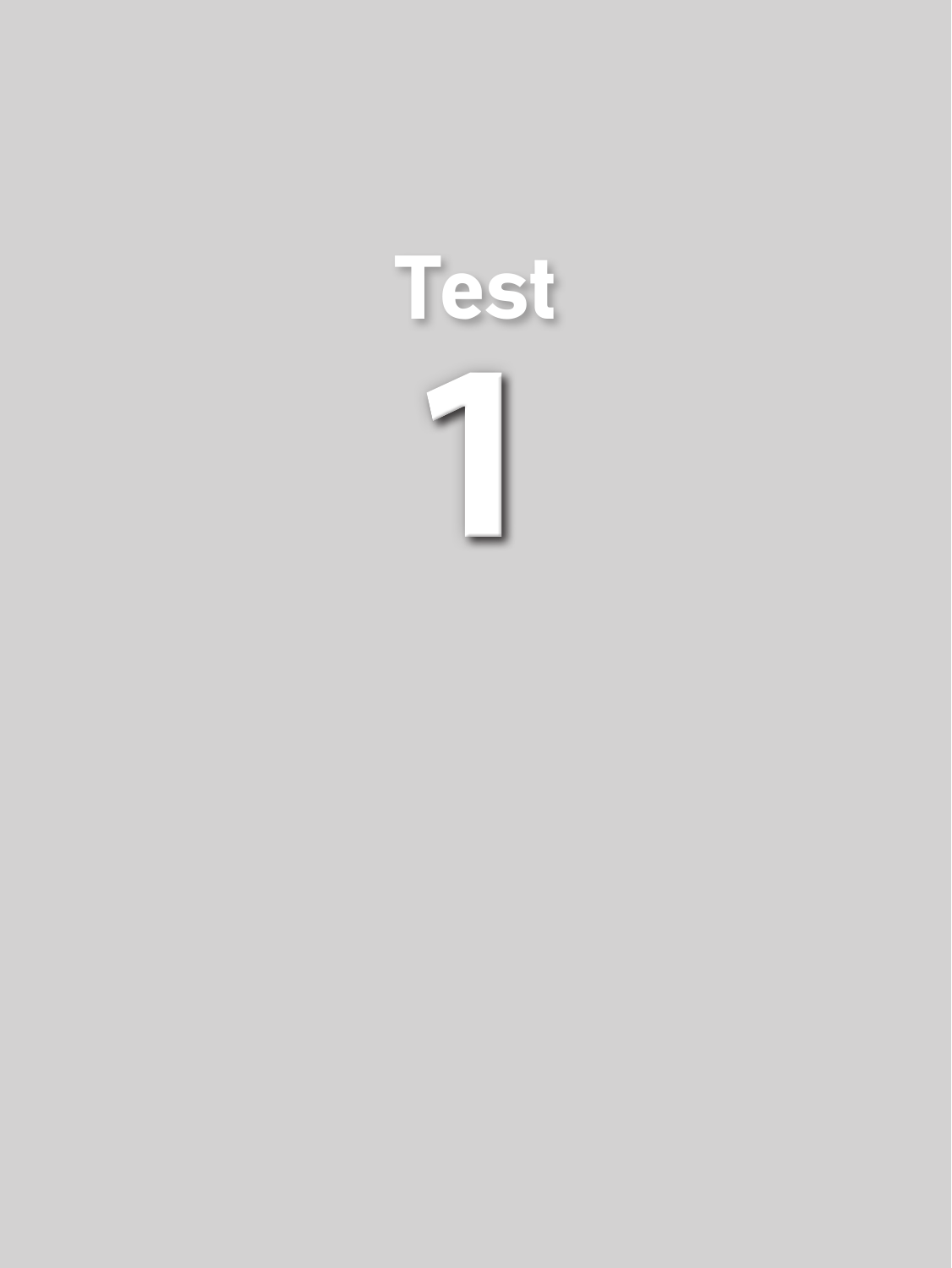# WRITING

## **Writing Instructions**

- Choose either Task 1 (Article/Proposal) or Task 2 (Essay). Write on only ONE of these tasks.
- Once you have chosen your task, darken the circle for "Article/Proposal" or "Essay" on your writing answer document.
- You will have 45 minutes to write your answer.
- Use #2 (soft) pencil only.
- Use only the lines provided on the writing answer document to complete this section. You should write about two pages.
- Do not write your answer in this booklet.
- You will not be graded on the appearance of your paper, but your handwriting must be readable.
- You may use the planning area provided in this booklet, but it will not count toward your score.

## - independent research study | | | - government study **Devices Students Find Useful In Class 92% Smartphone Laptop 72% Tablet 23%**

**50% of schools report that tablet programs improve academic performance; 40% say it makes no difference**



## **Task 1: Article**

Your school is introducing a new tablet program. Every student will be given a tablet computer for use in and out of the classroom. Write an **article** for a school blog explaining the impact of this policy and your opinion of it. Include at least one piece of information given above to support your response.

#### **Task 2: Essay**

In many countries, schools are providing laptops and tablet computers for students to use in school. These serve to replace paper-based assignments and exams. Write an **essay** discussing the advantages and disadvantages of this trend. Include at least one piece of information given above to support your response.

#### **Remember**

Once you have chosen your task, darken the circle for "Article/Proposal" or "Essay" on your writing answer document.

## **Writing Prompt**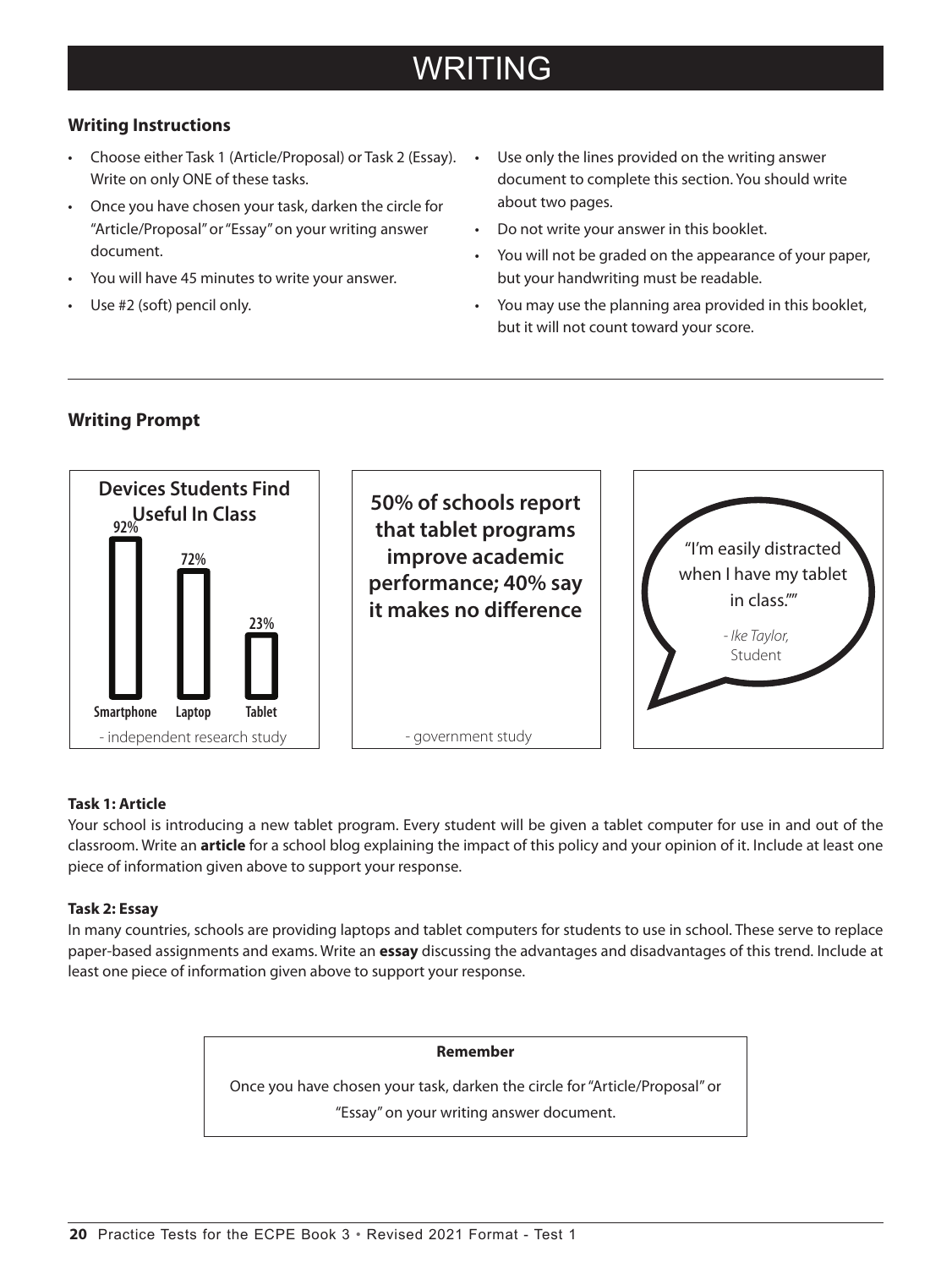## **Listening Section Instructions**

This section of the test has three parts. Mark all your answers on the separate answer sheet. Do not make any stray marks on the answer sheet. If you change your mind about an answer, erase your first answer completely. If you do not know the answer, you may guess. Try to answer as many questions as possible.

#### **Part 1**

In this part, you will hear 20 short conversations. After each conversation, you will hear a question about it. You will hear each conversation and question once. The answer choices are printed in the test booklet. Mark your answers on the separate answer sheet, not in the test booklet. You should mark A, B, C, or D.

Do you have any questions?

- 1. What is the woman's concern?
	- A. whether the photos are high quality
	- B. whether it is legal to use the website's photos
	- C. whether the photos accurately illustrate the past
	- D. whether people will want to use the photos in school
- 2. What did the man do for the woman?
	- A. gave her a medical exam
	- B. supplied her with vitamins
	- C. recommended she see a doctor
	- D. suggested a unique treatment method
- 3. What is the woman probably going to do?
	- A. give a public talk
	- B. quickly write some notes
	- C. go home and get her notes
	- D. have a meeting with people she does not know
- 4. What did the woman probably do?
	- A. purchased the wrong product
	- B. had an accident involving chemicals
	- C. put the wrong products in the cabinet
	- D. failed to inform the man about a danger
- 5. What can be inferred about the man?
	- A. He borrowed a book from the woman.
	- B. He is helping the woman study for a test.
	- C. He and the woman are in the same class.
	- D. He loaned the woman something for school.
- 6. What are the speakers discussing?
	- A. student social problems
	- B. how to keep students safe
	- C. positive effects of social media
	- D. an incident that occurred in school
- 7. What does the woman imply?
	- A. Her career counselor did not give her useful advice.
	- B. She is not ready to start thinking about her future career.
	- C. She was advised to pursue a career in computer programming.
	- D. The computer program gave her an answer she disagreed with.
- 8. What does the man ask the woman to do?
	- A. write her name on a form
	- B. send a message to Alex Vogel
	- C. send a package out for delivery
	- D. deliver a package to Alex Vogel's office
- 9. Why does the man mention his roommate?
	- A. to justify his restaurant suggestion
	- B. to explain how he learned about Lucille's
	- C. to suggest a dish the woman's parents should try
	- D. to recommend a person for the woman to talk to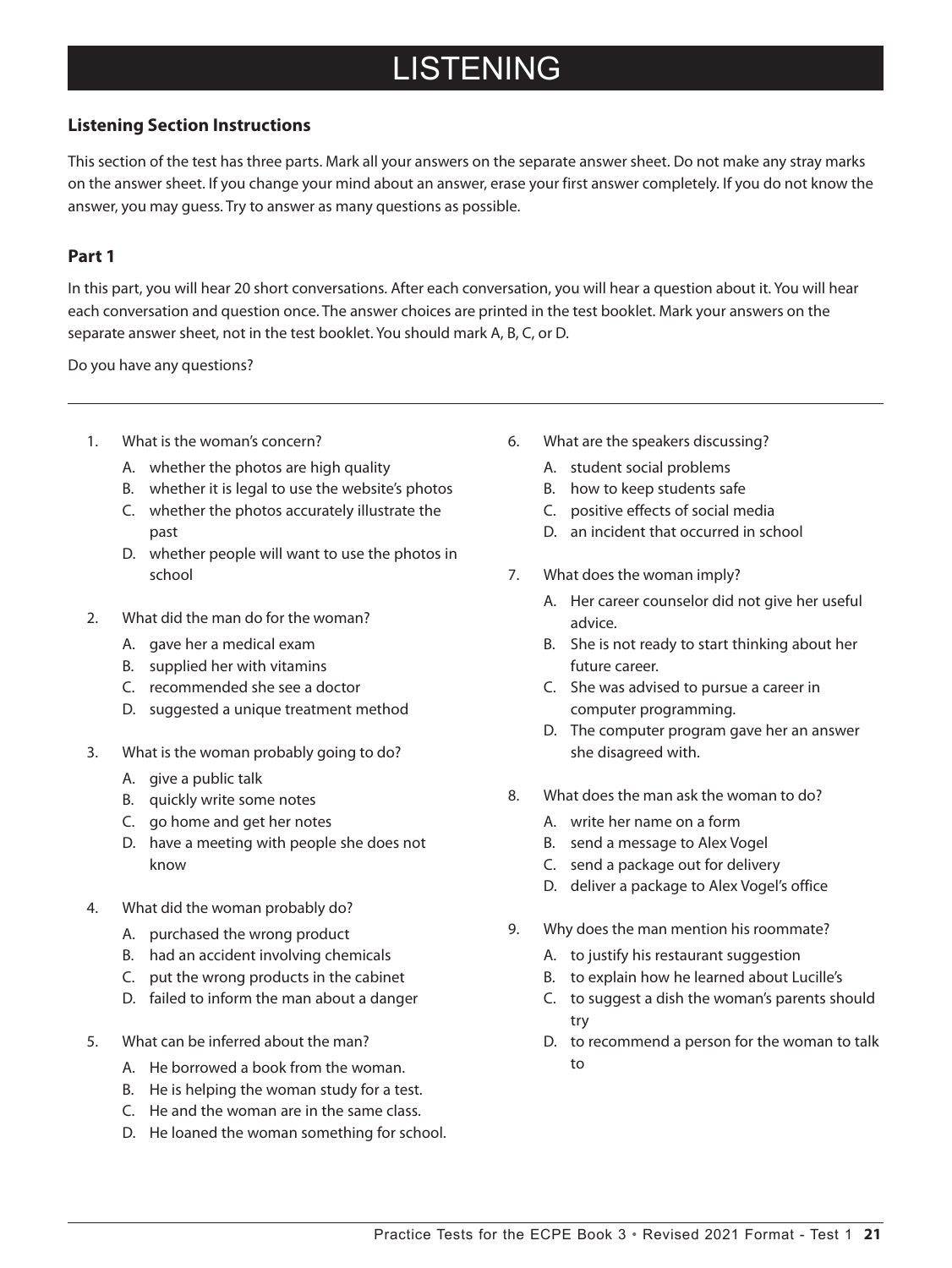- 10. What does the woman say about most people her age?
	- A. They should try to avoid leaving university in debt.
	- B. They need to balance their interests with making money.
	- C. They do not know what they want to do with their careers.
	- D. They choose careers based on what they are passionate about.
- 11. What do the speakers imply?
	- A. Fares need to be raised to improve quality.
	- B. Subways provide better service than buses.
	- C. Public transportation has been getting worse.
	- D. They disagree with the decision to raise prices.
- 12. What are the speakers discussing?
	- A. where the woman works out
	- B. the woman's exercise routine
	- C. the best local gym for fitness classes
	- D. where the woman teaches a spin class
- 13. What does the man suggest?
	- A. Many salespeople have difficulty handling rejection.
	- B. Most people misunderstand the key to success in sales.
	- C. Most salespeople understand that sales is an emotional business.
	- D. Successful salespeople know how to appeal to customers' emotions.
- 14. What can be inferred about the woman?
	- A. She is trying to avoid meeting with the man.
	- B. She has more experience in her field than the man.
	- C. She wishes to discuss a job opportunity with the man.
	- D. She has cancelled several planned meetings with the man.
- 15. What does the woman explain?
	- A. the benefits of using makeup
	- B. how to apply a makeup product
	- C. the purpose of a makeup product
	- D. what her friends said about a makeup product
- 16. What does the woman imply?
	- A. The phone is not worth the price.
	- B. The man does not need a new phone.
	- C. They should check out a different phone.
	- D. She knows someone who has the same phone.
- 17. What do the speakers say about the project?
	- A. The deadline for the project keeps changing.
	- B. They plan to talk with their client about the deadlines.
	- C. The clients are making them work faster than they want.
	- D. They disagree on whether the requirements are reasonable.
- 18. What can be inferred about the woman?
	- A. She wants to change her career focus.
	- B. She has not yet graduated from school.
	- C. She has been working in a large corporation.
	- D. She is a lawyer who specializes in writing contracts.
- 19. What can be inferred about the woman?
	- A. She is a musician.
	- B. She lives in Atlanta.
	- C. She is a famous actress.
	- D. She met the man once before.
- 20. What kind of work does the man probably do?
	- A. writing
	- B. accounting
	- C. graphic design
	- D. event planning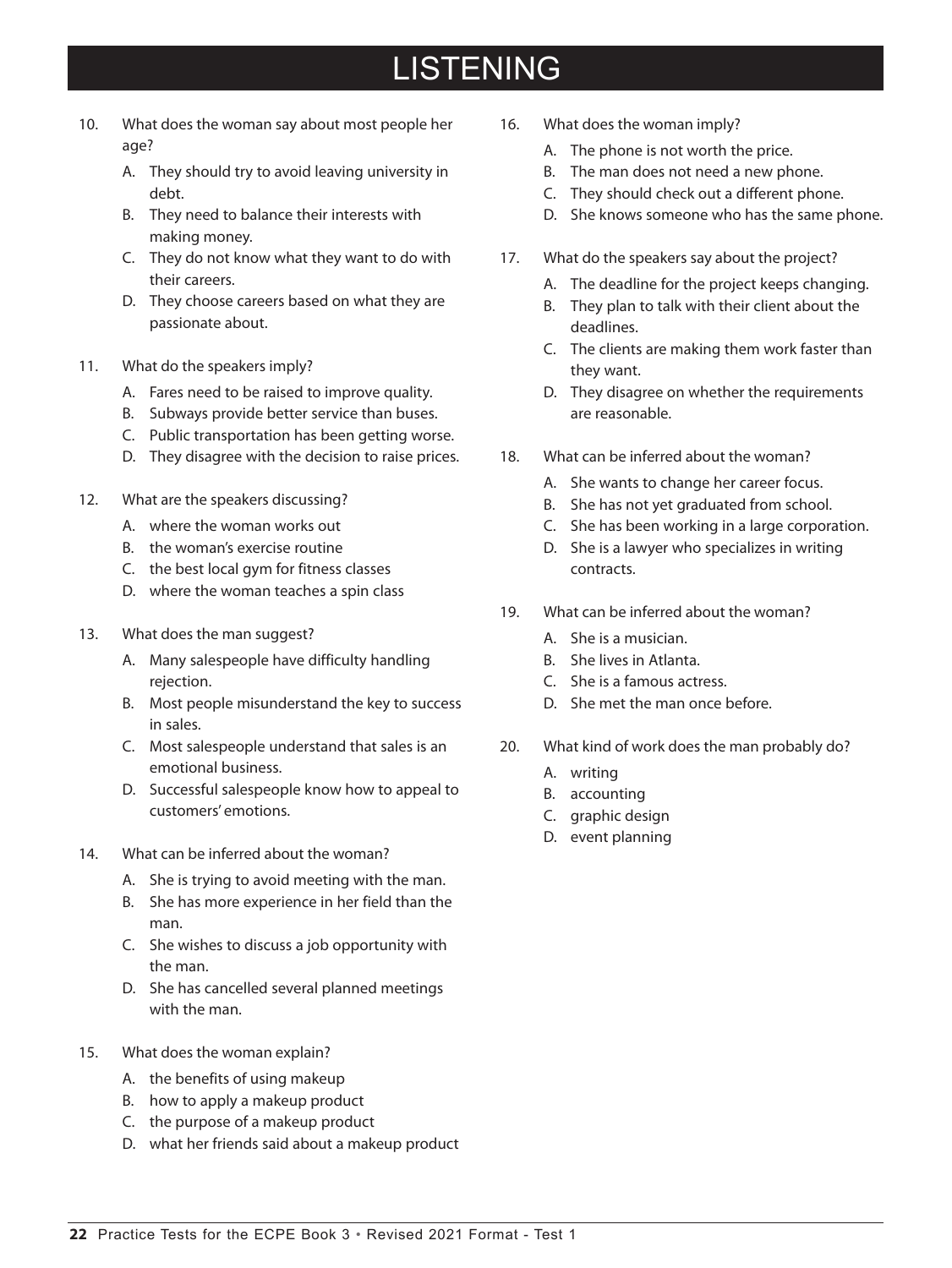## **Part 2**

In this part, you will hear three short talks. After each talk, you will hear six questions about it. Before each talk begins, you will have time to preview the questions that are printed in the test booklet.

You will hear each talk and the questions once. If you want to, you may take notes in your booklet as you listen. Mark your answers on the separate answer sheet, not in the test booklet. You should mark A, B, C, or D.

Do you have any questions?

|     | Now you will hear the first talk. Look at the questions.              | <b>Notes</b> |
|-----|-----------------------------------------------------------------------|--------------|
|     | Listen to someone leading a conference call.                          |              |
| 21. | What is probably true about the participants?                         |              |
|     | They have never met each other before.<br>А.                          |              |
|     | They usually meet face to face.<br>В.                                 |              |
|     | C. They work for different companies.                                 |              |
|     | They are usually late for meetings.<br>D.                             |              |
| 22. | What does the speaker imply about the meeting?                        |              |
|     | A. It is being recorded.                                              |              |
|     | B. It is starting behind schedule.                                    |              |
|     | C. It is required for all attendees.                                  |              |
|     | D. It is expected to last most of the day.                            |              |
| 23. | What can be inferred about some members of the speaker's<br>audience? |              |
|     | They did not receive a copy of the agenda.<br>А.                      |              |
|     | They had trouble logging into the meeting.<br>В.                      |              |
|     | They are not confident using computer technology.<br>C.               |              |
|     | They have never used the videoconferencing software.<br>D.            |              |
| 24. | What instructions does the speaker give participants?                 |              |
|     | A. how to download a file                                             |              |
|     | how to start and stop the video<br>В.                                 |              |
|     | C. how to mute their microphones                                      |              |
|     | D. how to politely interrupt the meeting                              |              |
| 25. | What does the speaker say will happen later?                          |              |
|     | A. There will be a short break at 11:00 a.m.                          |              |
|     | Time will be set aside for participants to ask questions.<br>В.       |              |
|     | Attendees will be asked to participate in an online survey.<br>C.     |              |
|     | D. A person from outside the company will give a presentation.        |              |
| 26. | Why does the speaker say: $\leq$                                      |              |
|     | People will wait for late attendees to arrive.<br>Α.                  |              |
|     | Participants will briefly introduce themselves.<br>В.                 |              |
|     | The speaker will review all the items on the agenda.<br>C.            |              |
|     | Control of the meeting will be passed to a work colleague.<br>D.      |              |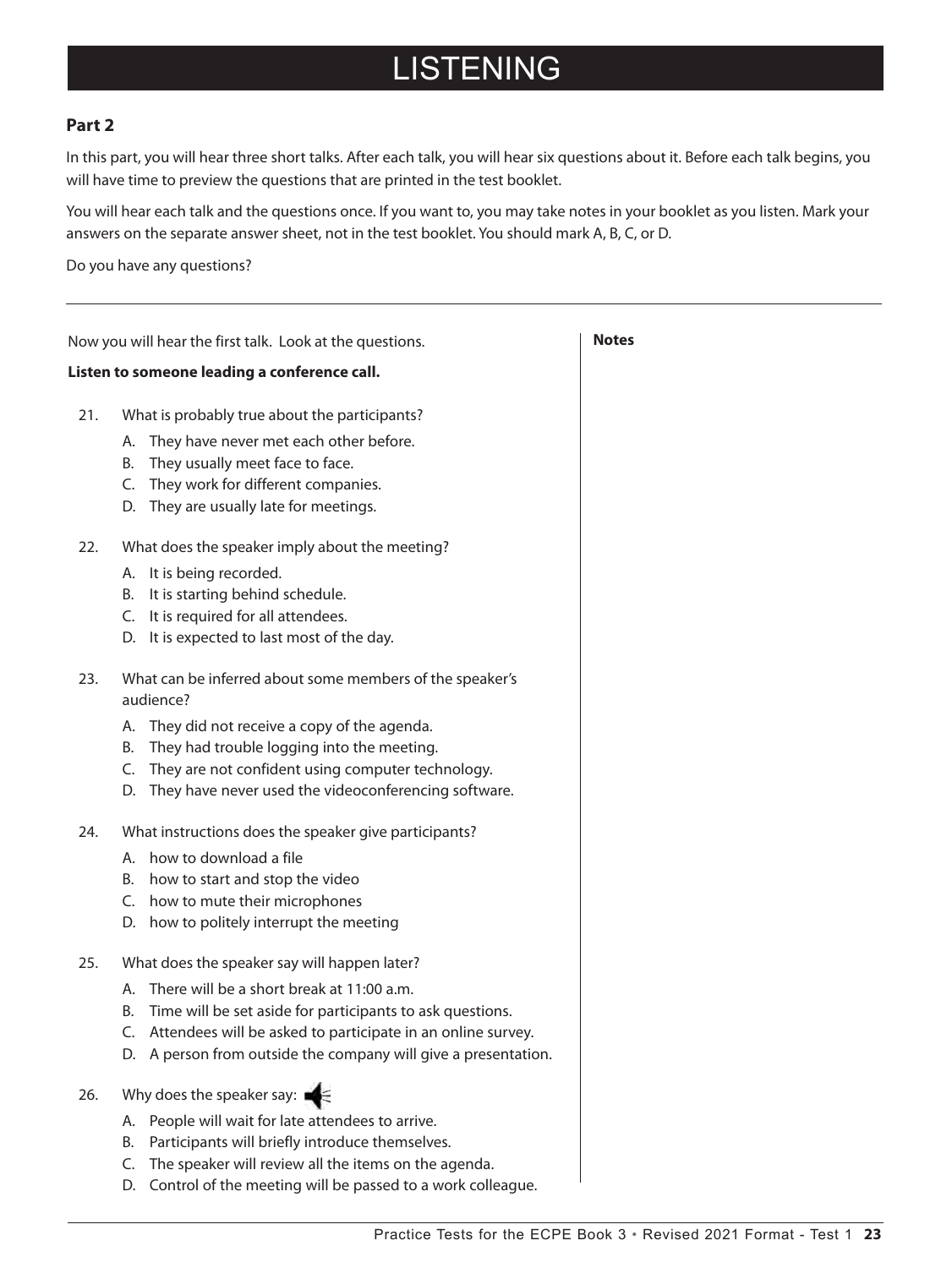Now you will hear the second talk. Look at the questions.

#### **Listen to a scientist discuss a method of cleaning the environment.**

- 27. How does the speaker introduce his talk?
	- A. by highlighting several benefits of plants
	- B. by demonstrating how phytoremediation works
	- C. by emphasizing the importance of a clean environment
	- D. by listing several environmental problems caused by pollution
- 28. What can be inferred about the history of phytoremediation?
	- A. A researcher proposed a theory that was rejected.
	- B. An accidental discovery led to testing by scientists.
	- C. A farmer invented a method for cleaning his property.
	- D. A government study was stopped due to lack of funding.
- 29. What is claimed about phytoremediation?
	- A. It is ineffective in removing certain types of toxins.
	- B. It takes advantage of a natural tendency of plants.
	- C. It requires that plants be bred specifically for the purpose.
	- D. It works faster than other methods to decontaminate the environment.
- 30. Why are poplars used for phytoremediation?
	- A. because they grow naturally in many polluted areas
	- B. because they are not harmed when they absorb toxins
	- C. because they grow faster than most other species of trees
	- D. because they produce special chemicals that counteract pollution
- 31. What does the speaker imply about bacteria?
	- A. They are not effective in breaking down toxic compounds.
	- B. They are very beneficial to some varieties of trees.
	- C. Scientists have identified several species that assist phytoremediation.
	- D. They contain toxins that poplars are able to remove from polluted sites.
- 32. Why does the speaker say:  $\triangleleft$ 
	- A. to emphasize the long-term benefits of phytoremediation
	- B. to show the types of toxins phytoremediation can remove
	- C. to give an example of how phytoremediation is being used
	- D. to offer technical details about how poplars clean the environment

**Notes**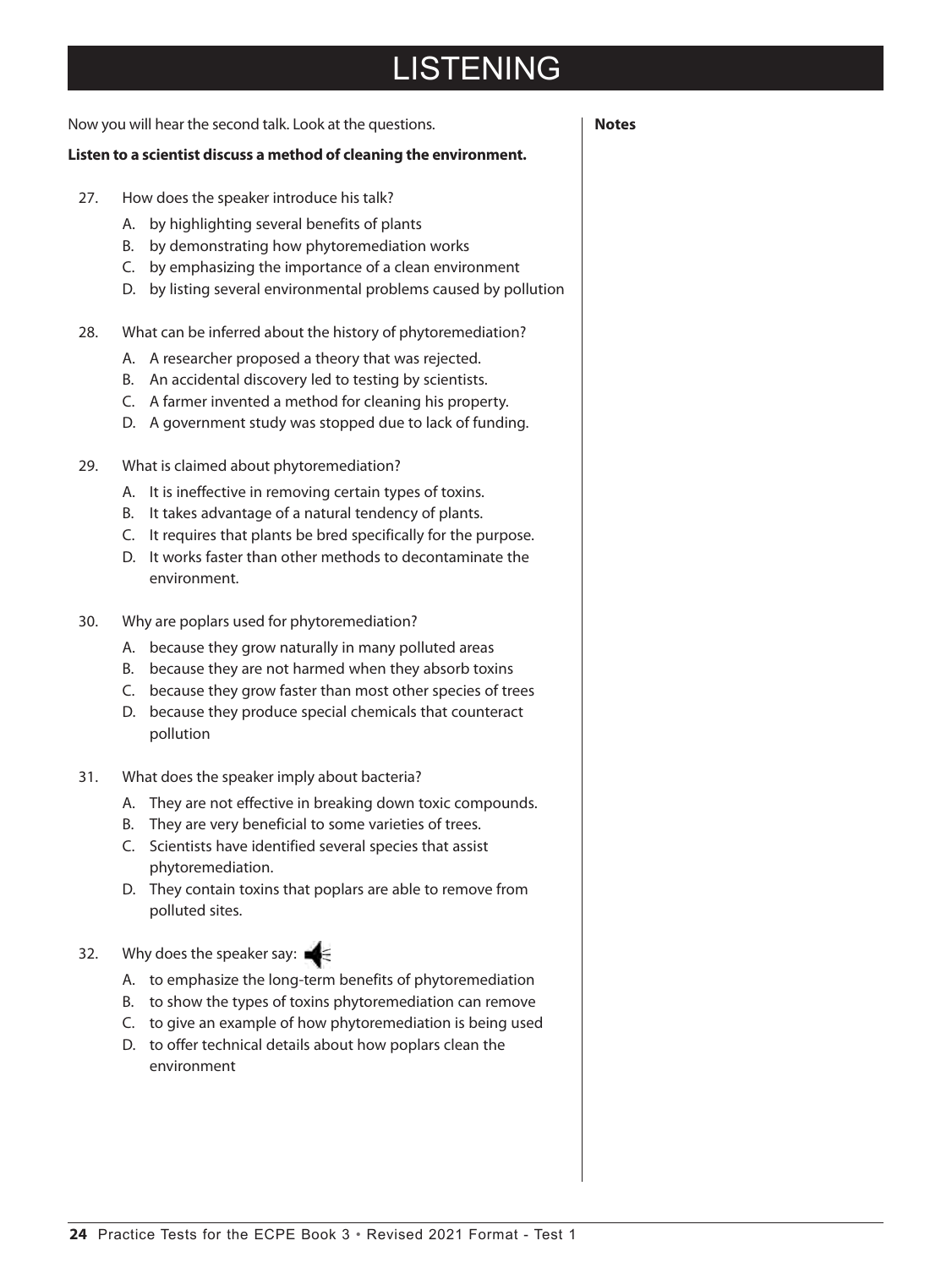**Notes**

Now you will hear the third talk. Look at the questions.

## **Listen to a podcast about a scholastic health program.**

- 33. What does the speaker imply about the Mile-A-Day program in the past?
	- A. It failed to show significant benefits in past studies.
	- B. It was supported by government without proof that it worked.
	- C. It was controversial in many of the places where it was adopted.
	- D. It made claims about its benefits that were contradicted by research.
- 34. What information is given about the Mile-A-Day program?
	- A. the number of years it has been in use
	- B. the number of schools using the program
	- C. the number of US states that use the program
	- D. the number of students participating in the program
- 35. What was a feature of the Frew University research?
	- A. comparing children in different schools
	- B. tracking children's academic performance
	- C. conducting two separate rounds of studies
	- D. examining children's diets and exercise routines
- 36. What does the speaker say often happens to girls as they move toward adolescence?
	- A. Their physical activity declines.
	- B. They begin to worry about their health.
	- C. They are more likely than boys to become obese.
	- D. They participate in fewer scholastic sports programs.
- 37. What does the speaker say the Frew University study was unable to prove?
	- A. how the Mile-A-Day program physically affected girls and boys
	- B. why girls benefitted more from the Mile-A-Day program than boys
	- C. if more girls become healthier from the Mile-A-Day program than boys
	- D. which factors were most significant in improving the health of girls and boys
- 38. How does the speaker conclude her talk?
	- A. by suggesting directions for further research into childhood obesity
	- B. by implying that physical exercise is only one factor affecting childhood obesity
	- C. by recommending that the Mile-A-Day program be implemented in all schools
	- D. by questioning whether childhood obesity can be adequately addressed by schools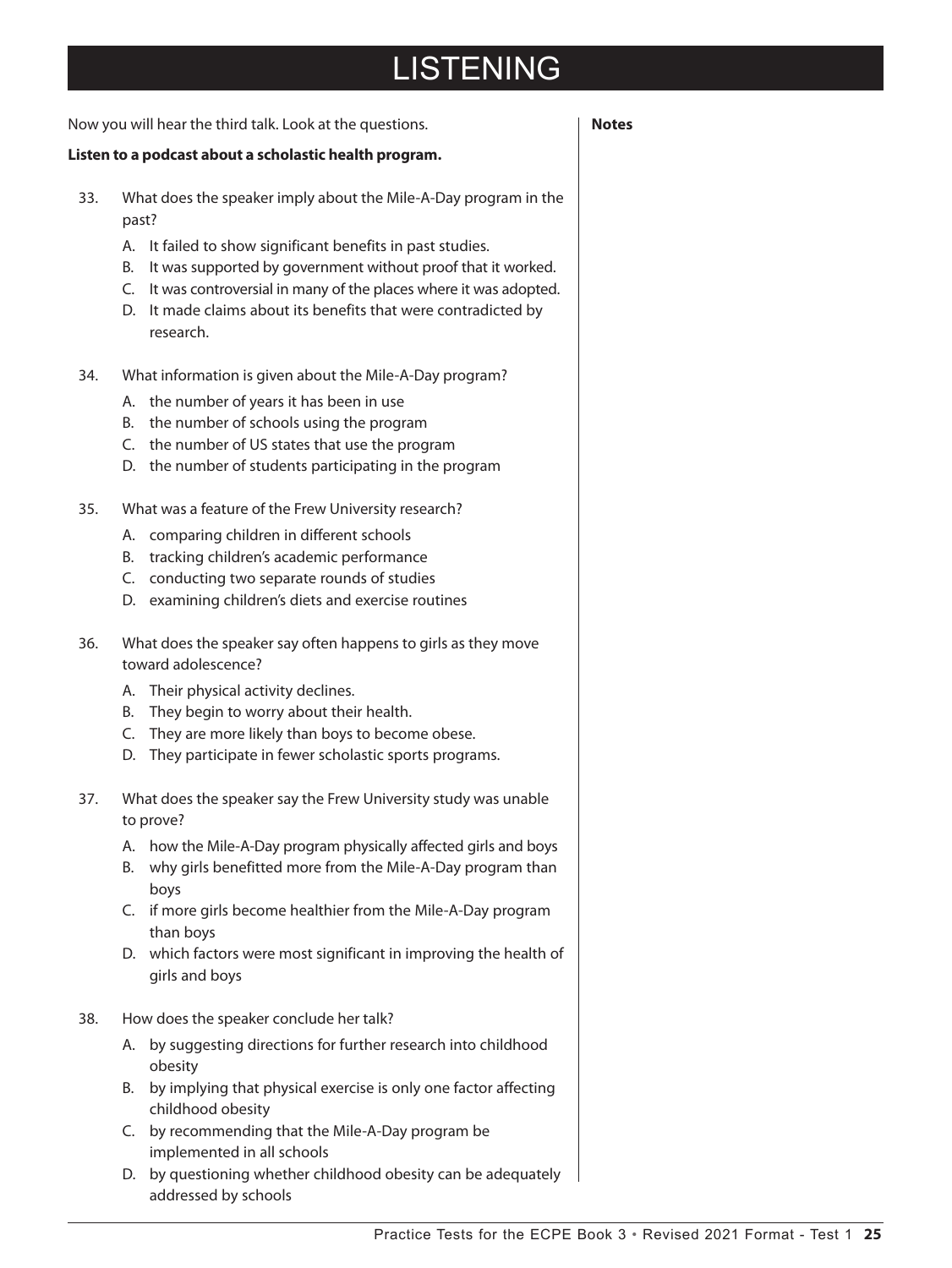#### **Part 3**

In this part, you will hear two segments from a radio program. After each segment, you will hear six questions about it. Before each segment begins, you will have time to preview the questions that are printed in the test booklet.

You will hear each segment twice. Then you will hear the questions once. If you want to, you may take notes in your booklet as you listen. Mark your answers on the separate answer sheet, not in the test booklet. You should mark A, B, or C.

Do you have any questions?

|     | Look at the questions. Then, listen to the first segment.                                                                                                                                                    | <b>Notes</b> |
|-----|--------------------------------------------------------------------------------------------------------------------------------------------------------------------------------------------------------------|--------------|
| 39. | How do the speakers describe the sick sea lions?<br>A. like they are injured<br>like they are experiencing pain<br>В.<br>like they have been deprived of food<br>C.                                          |              |
| 40. | How do the sea lions become ill?<br>by eating contaminated fish<br>А.<br>by eating toxic marine algae<br>В.<br>C. by coming into contact with pollution                                                      |              |
| 41. | What does Dr. Lorentz say he did with the sea lions?<br>A. He scanned their brains.<br>He studied their feeding habits.<br>В.<br>C. He treated them with domoic acid.                                        |              |
| 42. | What does domoic acid affect in sea lions?<br>A. their sense of sight<br>their spatial memory<br>В.<br>C. their swimming ability                                                                             |              |
| 43. | How does perseveration affect sea lions?<br>by preventing them from mating<br>А.<br>by changing their usual hunting behavior<br>В.<br>by interfering with their food metabolism<br>C.                        |              |
| 44. | What can be inferred about Dr. Lorentz's research?<br>A. It utilizes innovative new technology.<br>It solves a longstanding scientific mystery.<br>В.<br>It needs to be validated by further research.<br>C. |              |
|     |                                                                                                                                                                                                              |              |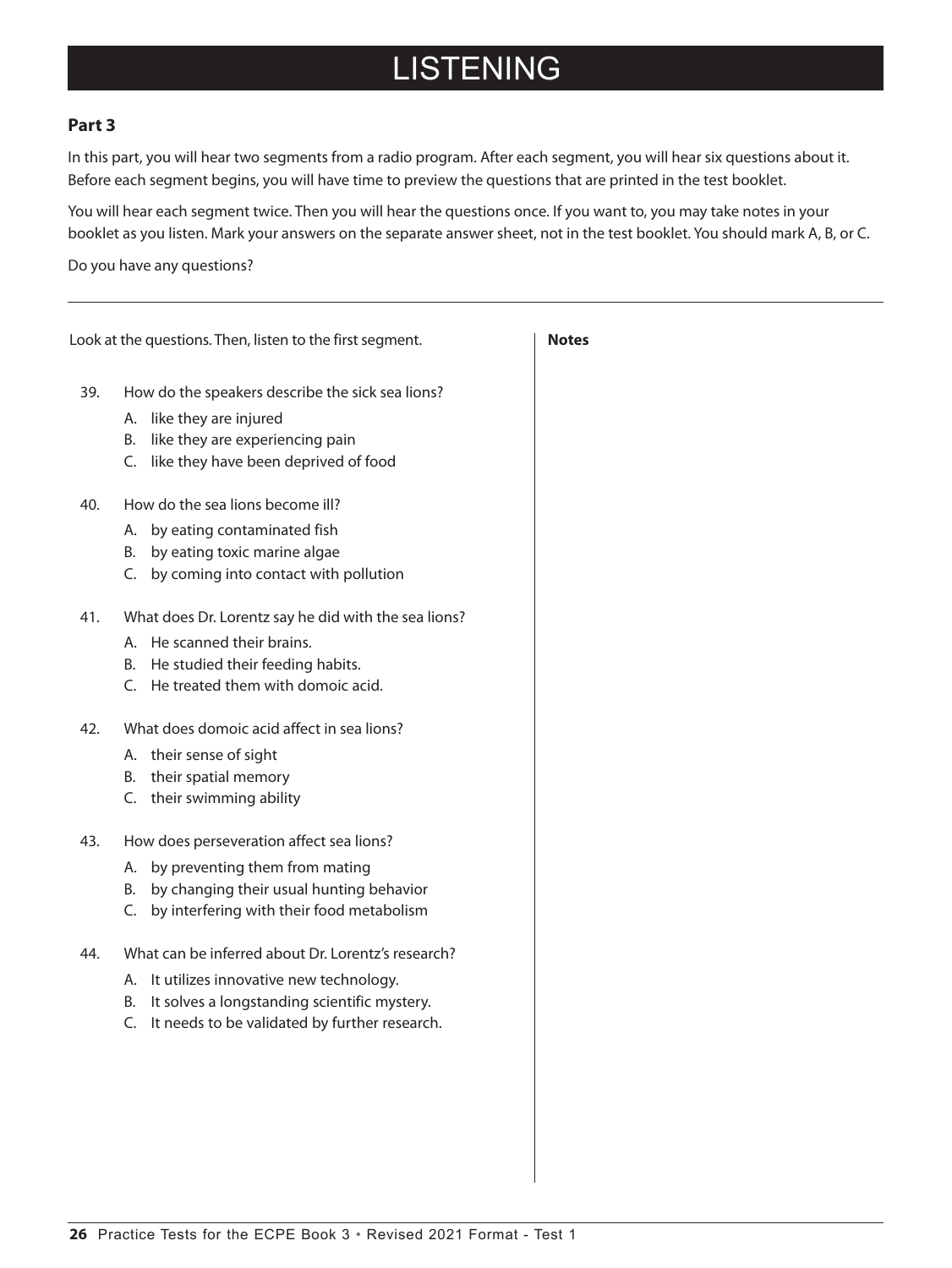**Notes**

| 45. | What does Derek Turnbull's job involve?                                      |  |  |  |  |  |  |  |
|-----|------------------------------------------------------------------------------|--|--|--|--|--|--|--|
|     | training new employees<br>A.                                                 |  |  |  |  |  |  |  |
|     | creating cross-functional teams<br>В.                                        |  |  |  |  |  |  |  |
|     | C.<br>matching employers and job seekers                                     |  |  |  |  |  |  |  |
| 46. | Why was Lydia Hayes surprised?                                               |  |  |  |  |  |  |  |
|     | She did not anticipate Derek Turnbull's question.<br>А.                      |  |  |  |  |  |  |  |
|     | She did not realize Derek Turnbull had changed jobs.<br>B.                   |  |  |  |  |  |  |  |
|     | C.<br>She did not expect an answer Derek Turnbull gave her.                  |  |  |  |  |  |  |  |
| 47. | What does Derek Turnbull say is important for employees to<br>be able to do? |  |  |  |  |  |  |  |
|     | А.<br>take directions from bosses and supervisors                            |  |  |  |  |  |  |  |
|     | understand how their companies are organized<br>В.                           |  |  |  |  |  |  |  |
|     | C. work with people both in and out of the company                           |  |  |  |  |  |  |  |
| 48. | What is noted about cross-functional teams?                                  |  |  |  |  |  |  |  |
|     | They can be difficult to lead.<br>А.                                         |  |  |  |  |  |  |  |
|     | They are made up of people from different teams.<br>В.                       |  |  |  |  |  |  |  |
|     | C.<br>They are becoming increasingly important to many                       |  |  |  |  |  |  |  |
|     | businesses.                                                                  |  |  |  |  |  |  |  |
| 49. | What does Derek Turnbull say about the term                                  |  |  |  |  |  |  |  |
|     | "collaboration"?                                                             |  |  |  |  |  |  |  |
|     | It is often misunderstood.<br>А.                                             |  |  |  |  |  |  |  |
|     | It covers many different skills.<br>В.                                       |  |  |  |  |  |  |  |
|     | C.<br>It describes a large part of his job.                                  |  |  |  |  |  |  |  |
| 50. | What does Derek Turnbull imply about people who are                          |  |  |  |  |  |  |  |
|     | good collaborators?                                                          |  |  |  |  |  |  |  |
|     | They have excellent writing skills.<br>А.                                    |  |  |  |  |  |  |  |
|     | They are likely to advance in their careers.<br>В.                           |  |  |  |  |  |  |  |
|     | They are able to work well with a variety of people.<br>C.                   |  |  |  |  |  |  |  |
|     |                                                                              |  |  |  |  |  |  |  |
|     |                                                                              |  |  |  |  |  |  |  |
|     |                                                                              |  |  |  |  |  |  |  |
|     |                                                                              |  |  |  |  |  |  |  |



**End of the listening test**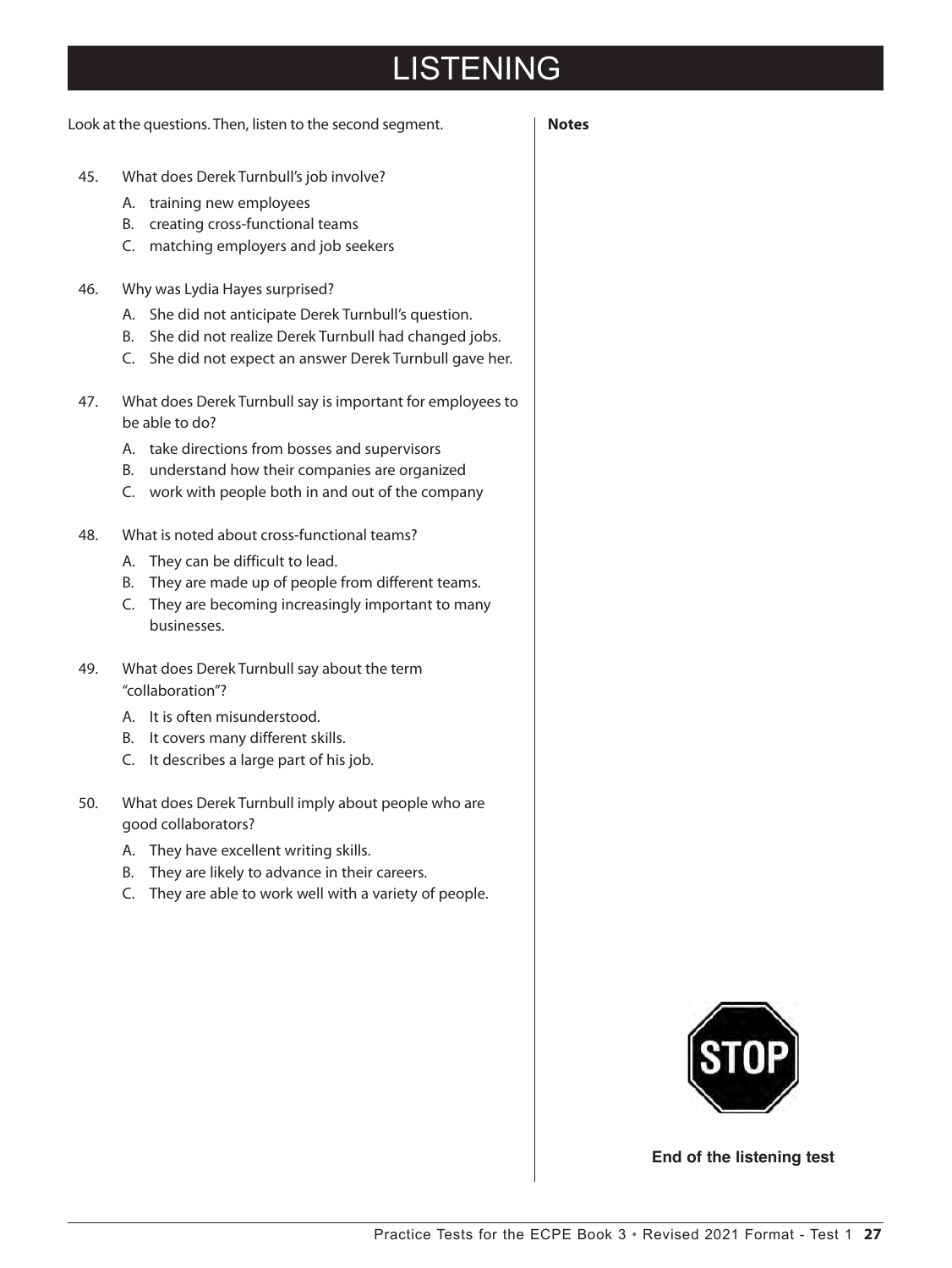# READING: GRAMMAR

- 51. She <u>same</u> on campus for even a year before the noise in her dormitory forced her to move.
	- A. is not
	- B. has not been
	- C. had not been
	- D. was not being
- 52. Our sustainable development goals require differently about every facet of building construction.
	- A. do we think
	- B. that we think
	- C. we are thinking
	- D. what we have thought
- 53. **Finished studying for my English test, but I've** also finished writing my history essay.
	- A. I am only not
	- B. Only am I not
	- C. Not only am I
	- D. Not that I am only
- 54. The characteristics we are born with have more influence on our personalities than any experiences \_\_\_\_\_ in our lives.
	- A. we may have
	- B. we ought to have
	- C. could we be having
	- D. should we have had
- 55. By the time we get to the airport, Bob's plane and he'll be wondering where we are.
	- A. is arriving
	- B. had arrived
	- C. having arrived
	- D. will have arrived
- 56. much of their adult lives at work, job satisfaction is an important element of individual well-being.
	- A. As most people spend
	- B. Had most people spent
	- C. For people mostly spend
	- D. Most people are spending
- 57. A major change brought about by the automobile was \_\_\_\_\_\_ suburbs connected to cities by superhighways.
	- A. to develop the
	- B. of the developing
	- C. developing of the
	- D. the development of
- 58. Atsuko's bonsai is lovely, but it's not nearly as impressive \_\_\_\_\_\_ grown by Kumiko.
	- A. the one is
	- B. as the one
	- C. not as the one
	- D. as the one that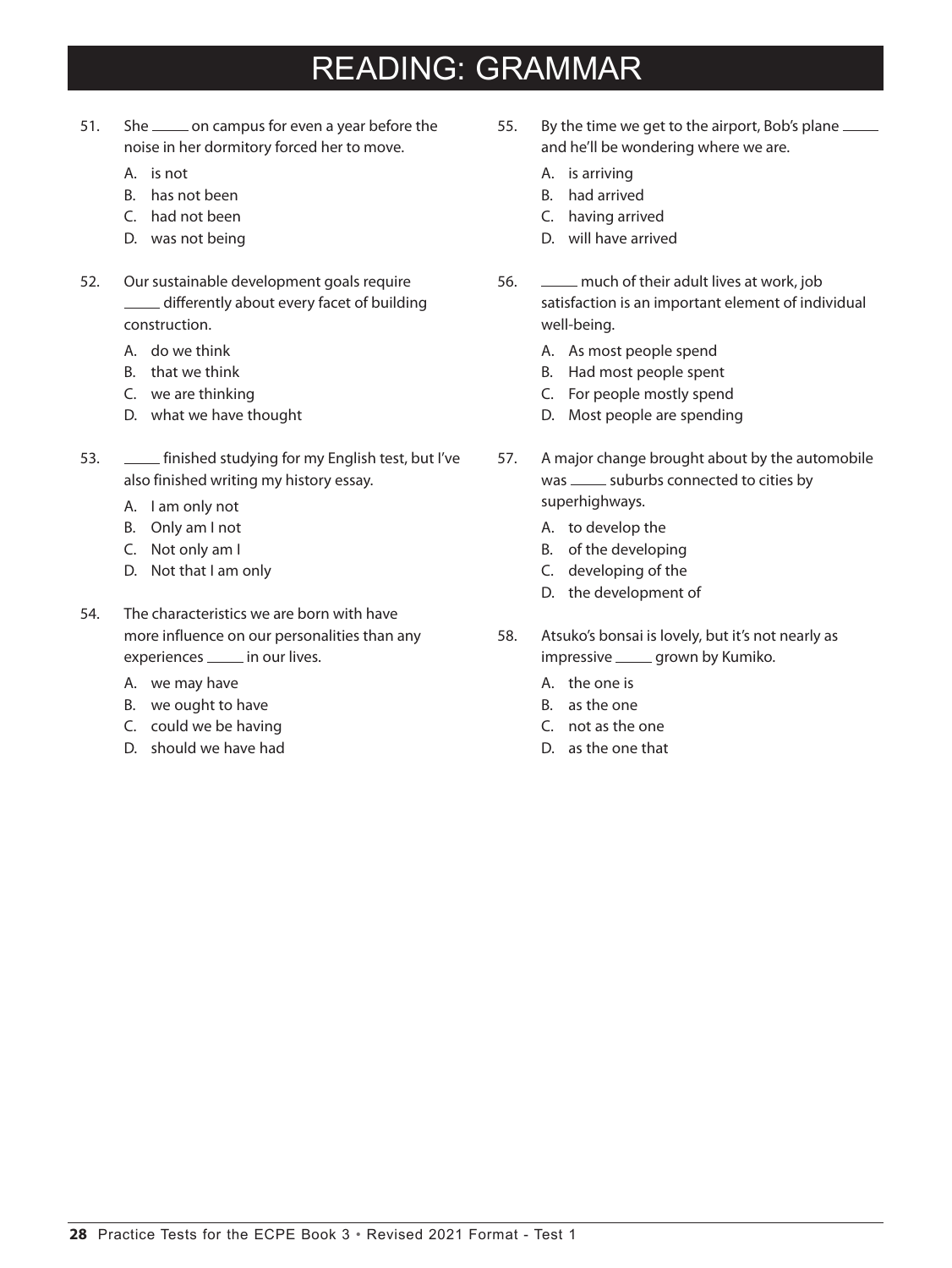# READING: GRAMMAR

- 59. Erik and his family love the holidays; there is than spend them together.
	- A. nothing they rather would do
	- B. they would rather do nothing
	- C. rather they would do nothing
	- D. nothing they would rather do
- 60. Universities ought to provide graduates with the knowledge and skills \_\_\_\_\_ in the workplace.
	- A. need
	- B. to need
	- C. needed
	- D. needing
- 61. Sylvia asked that she \_\_\_\_\_ alone to finish her work without disruption.
	- A. be left
	- B. is to leave
	- C. will be left
	- D. was leaving herself
- 62. John couldn't decide whether to study finance or design; his father strongly supported \_\_\_\_\_ idea.
	- A. former
	- B. formerly
	- C. the former
	- D. formerly the
- 63. When his alarm went off this morning, he shut it off, rolled over, and slept \_\_\_\_\_ another twenty minutes.
	- A. by
	- B. till
	- C. for
	- D. from
- 64. Edwards is the head coach, he needs to take full responsibility for the behavior of his players on and off the field.
	- A. Not only but
	- B. On behalf of
	- C. Inasmuch as
	- D. In order that
- 65. The new law passed by the city council requires that the mayor \_\_\_\_\_\_ a budget for approval, no later than April 1.
	- A. submit
	- B. to submit
	- C. submitting
	- D. who submits
- 66. "There seems to be some tension between John and Janet"

 "I know. Did you notice how, when he came into the room, she got up and left \_\_\_\_ hello to him?"

- A. before to say
- B. without saying
- C. outside of saying
- D. other than to say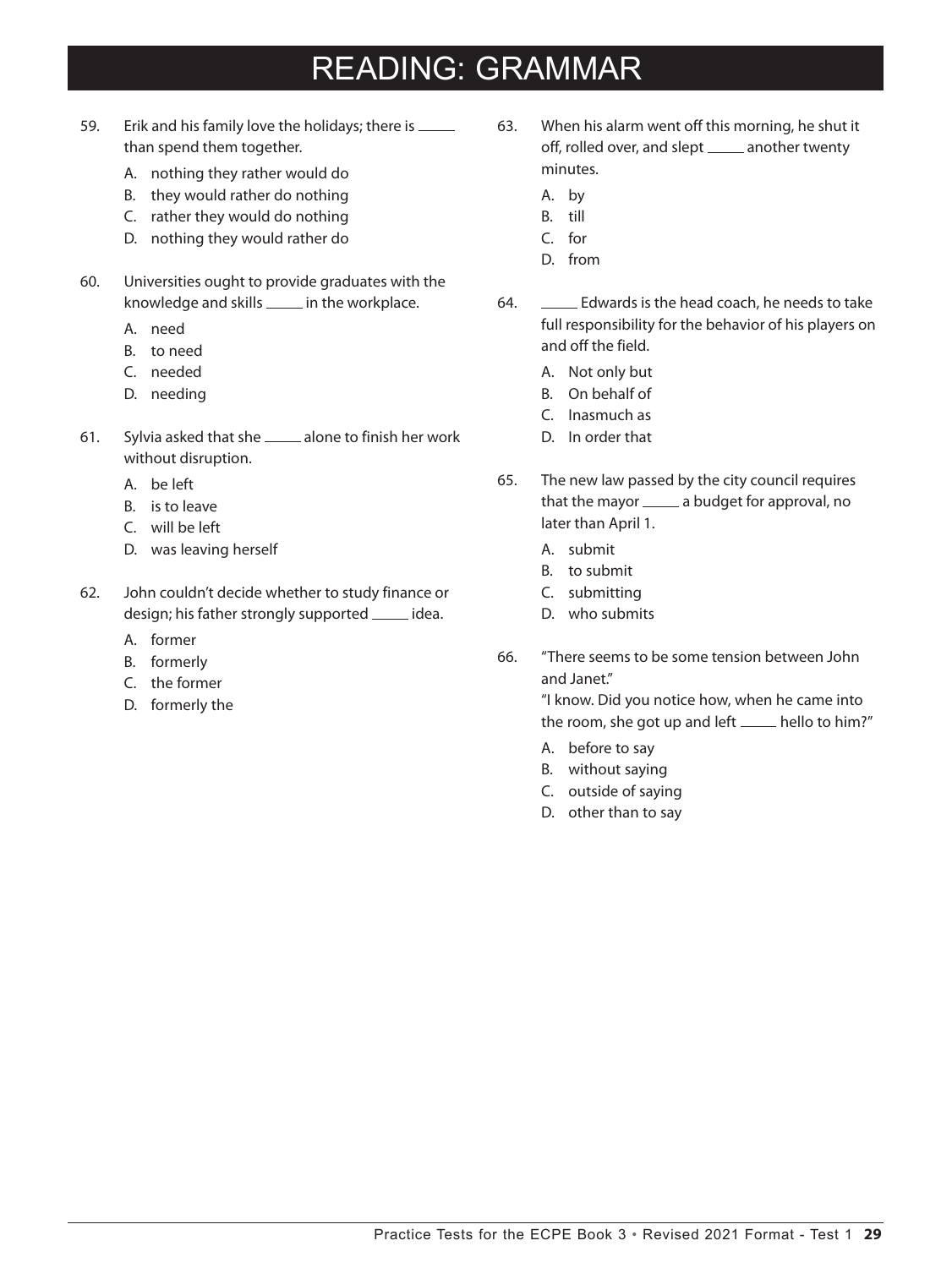# READING: CLOZE

#### **This passage is about a new animal species.**

Amphipods are an order of crustaceans, similar to shrimp, that are found in saltwater and freshwater environments. There are nearly 10,000 species of amphipods in the world, **(67)** in size from 1 to 340 mm in length.

Now, a new species of amphipod can be added to the **(68)** . Measuring about 50mm (two inches) in length, the new amphipod, *Epimeria quasimodo*, is named for the main character in Victor Hugo's *The Hunchback of Notre Dame*, **(69)** its somewhat humped back. It was discovered by researchers in the frigid waters **(70)** Antarctica.

The genus *Epimeria* is **(71)** in the glacial waters surrounding the southern continent. There are 26 known species, **(72)** by vivid colors and a variety of wild morphological structures, that evoke **(73)** with dragons and other mythological creatures.

**(74)** their morphological variety, researchers have long assumed they knew most of what they needed to about the genus. In 2007, however, a comprehensive **(75)** of the genus was published by a pair of Belgian researchers. Using DNA evidence, the researchers demonstrated that much remained **(76)** about these spectacular invertebrates, sparking newfound interest in the genus.

| 67. | Α.<br>В. | altering<br>ranging          | C.<br>D. | containing<br>comprising                     |
|-----|----------|------------------------------|----------|----------------------------------------------|
| 68. | А.<br>B. | list<br>sum                  | C.<br>D. | species<br>discovery                         |
| 69. | Α.<br>В. | due to<br>made of            | C.<br>D. | as well as<br>according to                   |
| 70. | А.<br>B. | to<br>off                    | C.<br>D. | into<br>besides                              |
| 71. | А.<br>В. | lively<br>plush              | C.<br>D. | fertile<br>abundant                          |
| 72. | А.<br>В. | portrayed<br>constituted     | C.<br>D. | characterized<br>demonstrated                |
| 73. | А.<br>В. | examples<br>differences      | C.<br>D. | comparisons<br>observations                  |
| 74. | А.<br>В. | Despite<br><b>Because</b>    | C.<br>D. | Although<br>Throughout                       |
| 75. | А.<br>В. | analysis<br>research         | C.<br>D. | expedition<br>information                    |
| 76. | А.<br>В. | of learning<br>to be learned | C.<br>D. | should be learned<br>had not been<br>learned |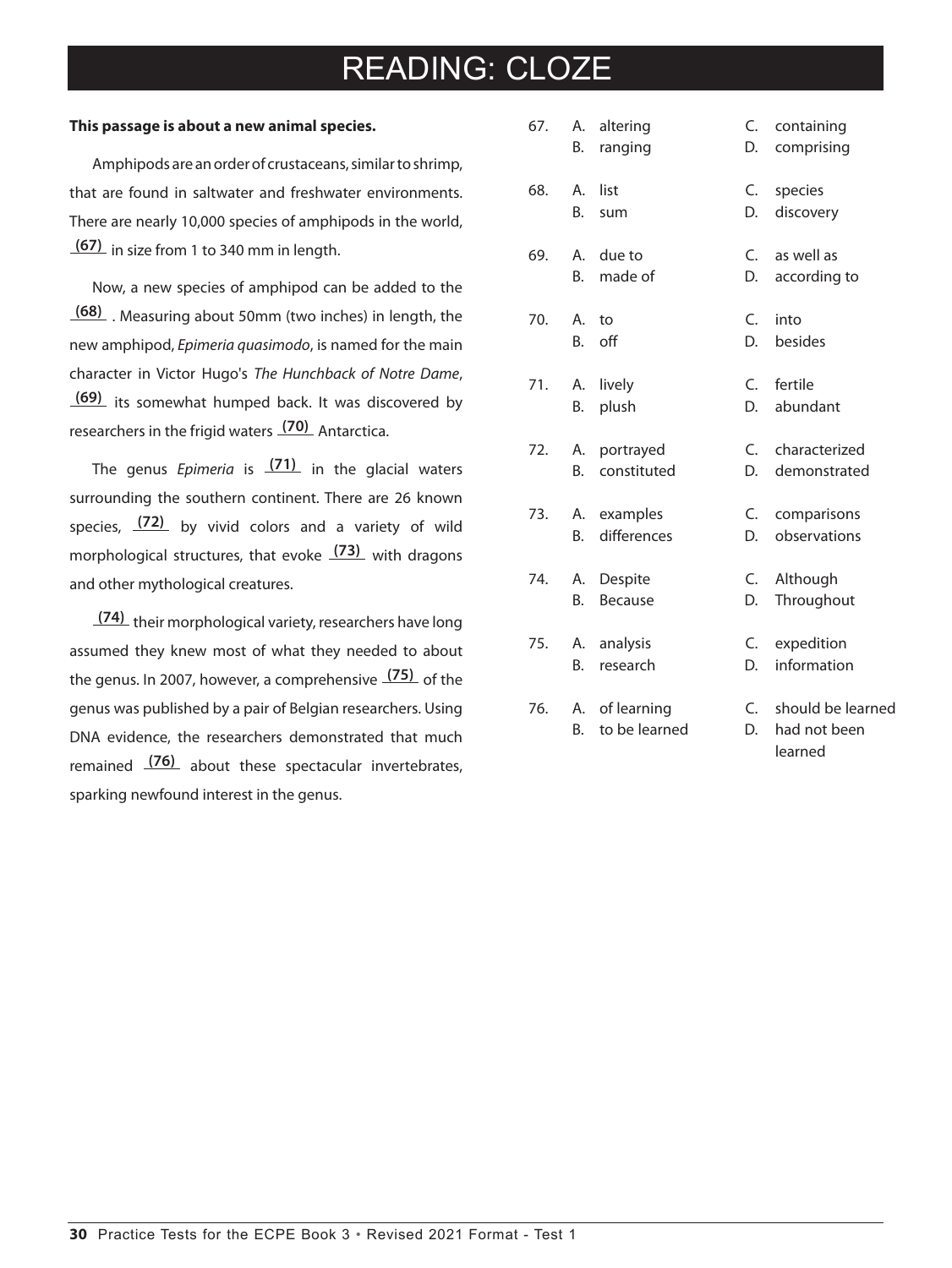# READING: CLOZE

#### **This passage is about English literature.**

The roots of English literature can be **(77)** to Germanic tribes who invaded Britain in the 5th century. These people had no written language but learned the Latin alphabet from Romans on the British Isles. Using this **(78)** , they were able to document epic poems; previously only memorized, recited, and passed down **(79)** generations.

In 1066, England was conquered by the Normans from France, and elements of French and Latin **(80)** the English language. Nearly 300 years **(81)** , Geoffrey Chaucer emerged. Chaucer is considered the "Father of English Literature." His most famous work, a collection of stories called The Canterbury Tales, helped **(82)** vernacular English – English as it was spoken – **(83)** the French and Latin that were used by the royal court.

The 16th century saw the rise of lyric poetry, which is poetry that **(84)** personal feelings and emotions. Lyric poetry reached its **(85)** with the work of William Shakespeare, who, in addition to writing poetry, also wrote plays that **(86)** today.

| 77. | А.<br>В. | found<br>traced                  | D.       | C. located<br>followed          |
|-----|----------|----------------------------------|----------|---------------------------------|
| 78. | А.       | sign                             | C.       | system                          |
|     | В.       | symbol                           | D.       | character                       |
| 79. | Α.       | via                              | C.       | into                            |
|     | В.       | past                             | D.       | through                         |
| 80. | А.       | spoke                            | C.       | entered                         |
|     | В.       | arrived                          | D.       | intruded                        |
| 81. | А.       | next                             | C.       | more                            |
|     | В.       | later                            | D.       | again                           |
| 82. | В.       | A. popularizing<br>popularity of | C.<br>D. | to popularize<br>the popularity |
| 83. | А.       | as for                           | C.       | besides which                   |
|     | В.       | even though                      | D.       | as opposed to                   |
| 84. | А.       | speaks                           | C.       | signifies                       |
|     | В.       | phrases                          | D.       | expresses                       |
| 85. | А.       | rise                             | C.       | top                             |
|     | В.       | height                           | D.       | importance                      |
| 86. | А.       | still perform                    | C.       | still are performing            |
|     | В.       | are still performed              | D.       | have still performed            |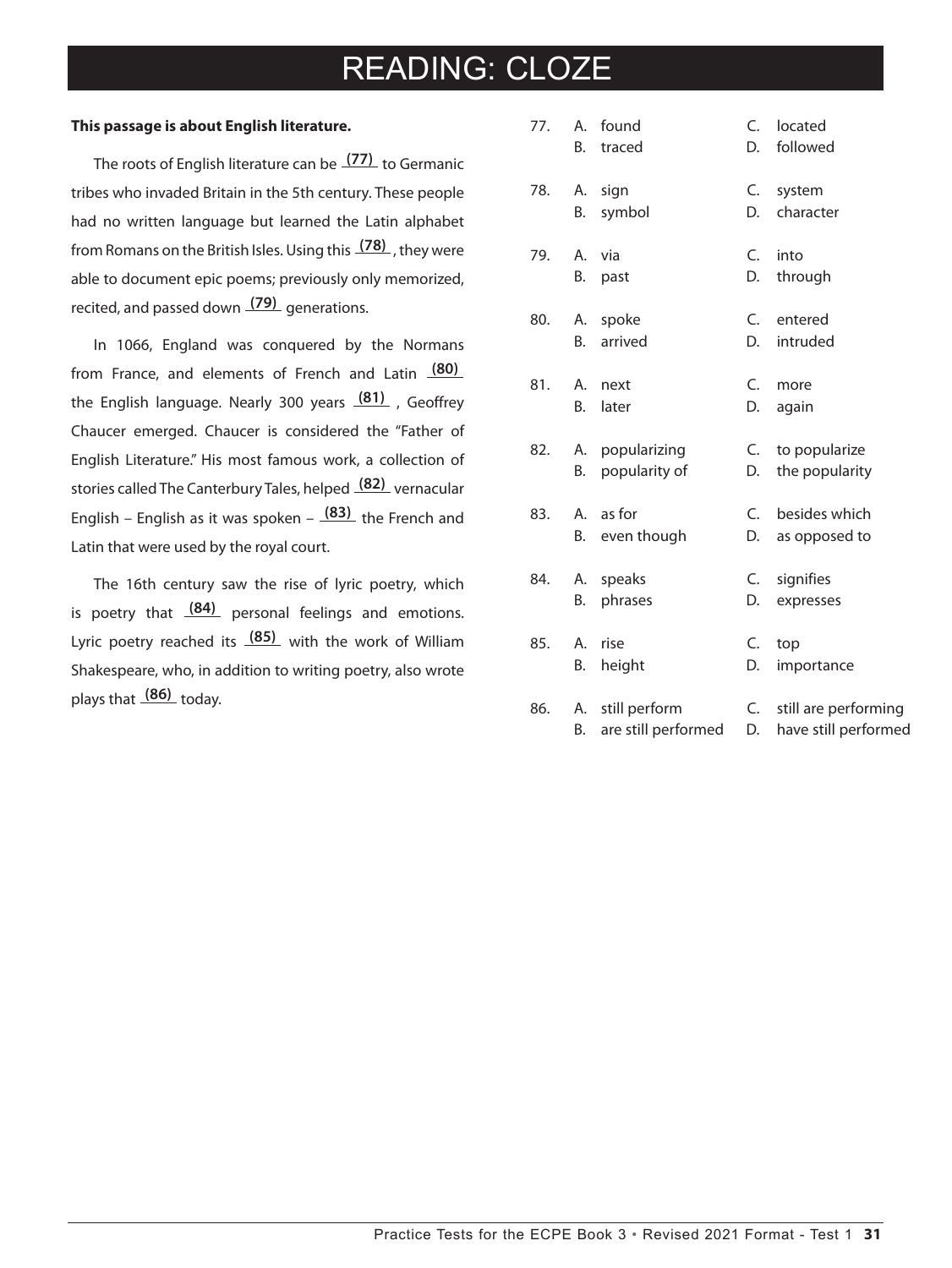# READING: VOCABULARY

- 87. Research shows that \_\_\_\_\_ lack of sleep is linked to colds, migraines, and other health problems.
	- A. typical
	- B. chronic
	- C. established
	- D. conventional
- 88. People's lives are changing \_\_\_\_\_ automation and new technologies.
	- A. now that
	- B. as long as
	- C. as a result of
	- D. provided that
- 89. Newly single, Helen wanted to establish a life that was \_\_\_\_\_\_ from her recent past.
	- A. unlike
	- B. distinct
	- C. specific
	- D. obscure
- 90. There were a number of \_\_\_\_\_ that made editors question whether Jorgensen had faked the events he reported in his article.
	- A. factions
	- B. opposites
	- C. alternatives
	- D. irregularities
- 91. Recent studies indicate that the ability in chimpanzees to exert self-control is strongly to intelligence.
	- A. alike
	- B. allied
	- C. related
	- D. controlled
- 92. Despite advances in machine learning, computers are not yet able to draw \_\_\_\_ from pictures.
	- A. inferences
	- B. indications
	- C. innuendoes
	- D. interpretations
- 93. Many of the icebergs endangering vessels in the North Atlantic Ocean \_\_\_\_\_ in western Greenland.
	- A. create
	- B. proceed
	- C. originate
	- D. introduce
- 94. The World Snooker Championship gets \_\_\_\_\_ in Bangkok, Thailand, next Saturday.
	- A. in force
	- B. on hand
	- C. underway
	- D. on the road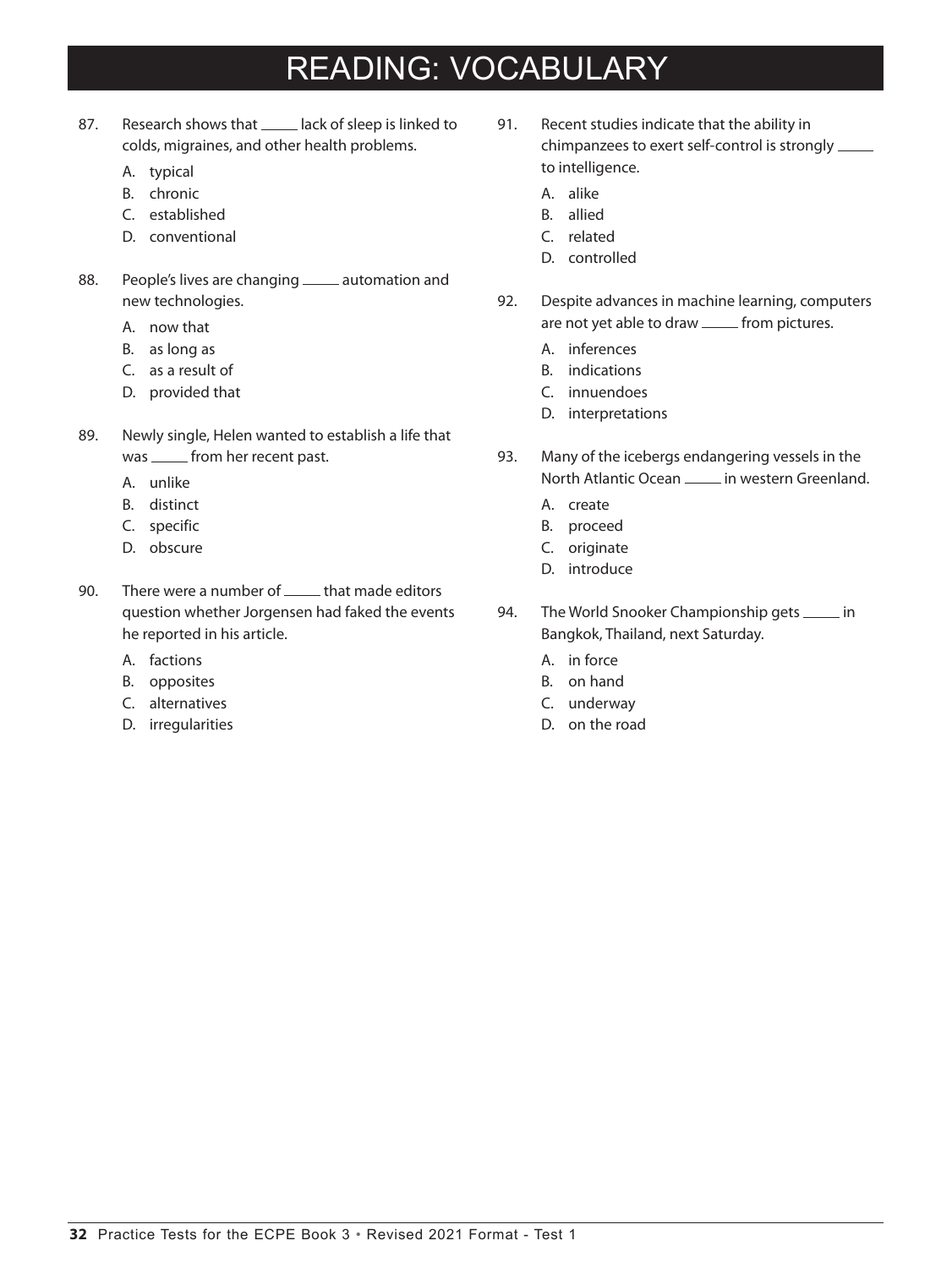# READING:VOCABULARY

- 95. Students who attend schools with culturally populations learn at a young age how to get along with people from different backgrounds.
	- A. diverse
	- B. various
	- C. assorted
	- D. miscellaneous
- 96. "Simpson and I never agree on anything." "I think you should both work harder to understand each other's \_\_\_\_\_\_."
	- A. respects
	- B. relations
	- C. appraisals
	- D. perspectives
- 97. Regardless of what one thinks of him, Brady has been \_\_\_\_ writer, publishing more than forty novels in his career.
	- A. a prolific
	- B. an ample
	- C. a plentiful
	- D. an opulent
- 98. The governor, \_\_\_\_\_ public health concerns, tried to raise taxes on sugary drinks.
	- A. citing
	- B. urging
	- C. referring
	- D. summoning
- 99. One third of the earth's soil is said to be contaminated, and sustained efforts are necessary to \_\_\_\_\_\_ further pollution.
	- A. refrain
	- B. prevent
	- C. protect
	- D. struggle
- 100. While the technology is evolving, the basic \_\_\_\_\_ of magnetic recording have remained.
	- A. reasons
	- B. principles
	- C. vibrations
	- D. backgrounds
- 101. Once the bear is sedated, it needs to be examined quickly before the effects of the drug ...........
	- A. wear off
	- B. drop out
	- C. turn away
	- D. touch down
- 102. There is no \_\_\_\_\_ as to whether or not a space belongs between a number and a percent sign in written English.
	- A. context
	- B. consent
	- C. consensus
	- D. concurrence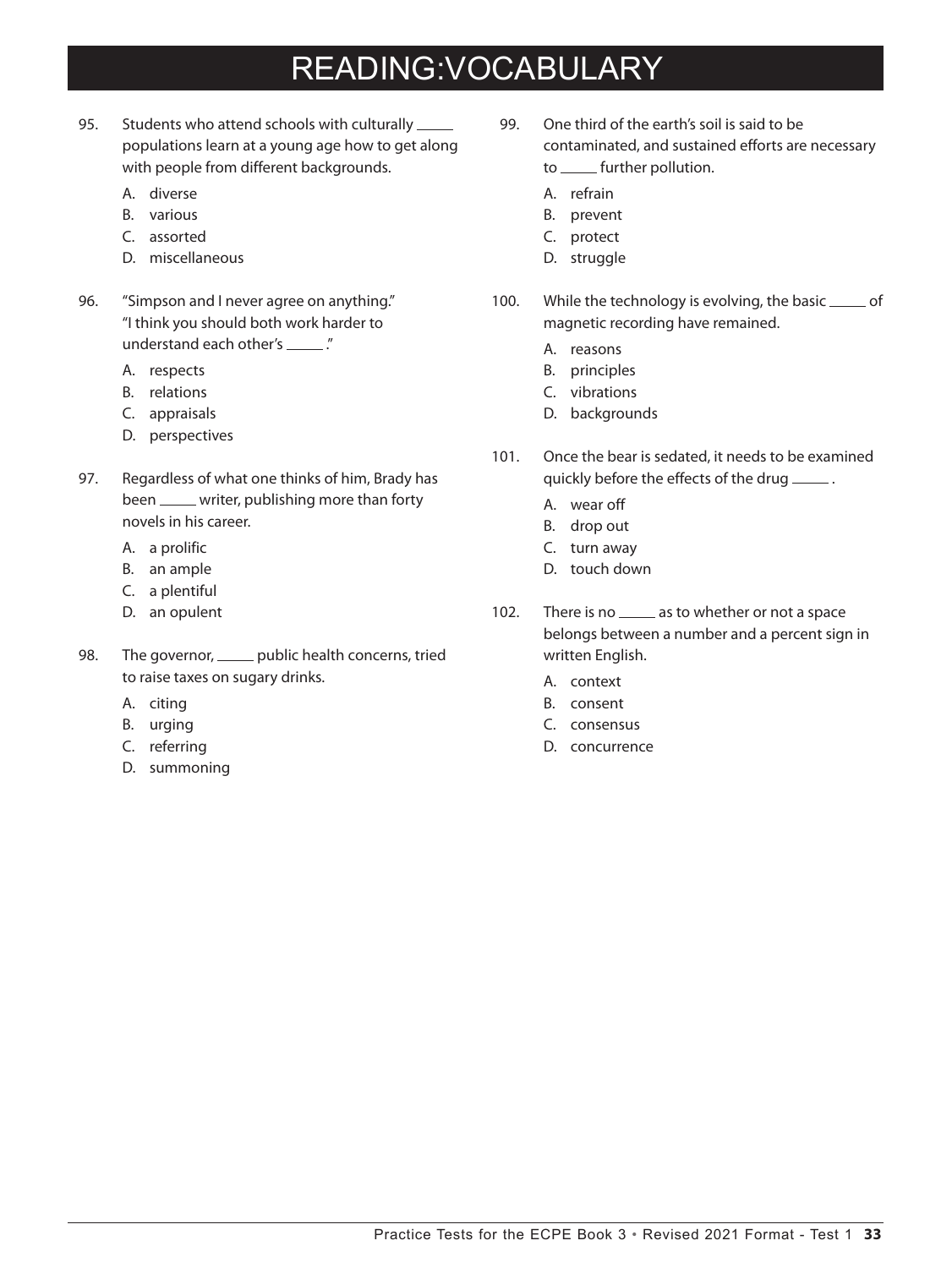## READING

#### **This passage is about a medical condition.**

Tinnitus is the perception of ringing or buzzing, in the ears. Affecting up to a third of the population in the US at some point, tinnitus is often a symptom of an underlying condition, such as ear injury, circulatory system disease, or age-related hearing loss. While tinnitus is not usually harmful in and of itself, chronic tinnitus can be extremely difficult to bear.

Until recently, tinnitus sufferers had little reason to believe doctors would ever find a cure. Drug therapies consistently failed, as did more invasive procedures like surgeries to remove the auditory nerve that transmits sound from the ear to the brain. The most common treatment today, Cognitive Behavioral Therapy (CBT), doesn't even attempt to cure the condition; it only provides patients with strategies for living with it.

New treatments, however, are offering hope that a cure may be possible. One such treatment is Vagus Nerve Stimulation. This treatment involves implanting a small electrode into the neck near the vagus nerve, sending short electric pulses into the nerve while a short audio tone simultaneously stimulates the brain's auditory cortex – the part of the brain that processes sound. When it works, it "tones down" the tinnitus. The difficult part is getting the brain to maintain attention. Normally, when a signal is repeatedly sent to the brain, the brain eventually learns to ignore it. Not unlike the suppressed sensation of our clothes touching our skin.

Like Vagus Nerve Stimulation, Auditory-Somatosensory Stimulation also involves pairing auditory stimulation with timed electric impulses aimed at the brain. In fact, most current experimental treatments involve stimulating or altering the brain's activity in some way. In clinical trials, all these treatments work in about 50 percent of patients – a far cry from a cure, but a significant improvement over simply learning to live with it.

- 103. What is learned about tinnitus?
	- A. It is a common affliction.
	- B. Its severity depends on age.
	- C. It may cause other health problems.
	- D. It is centered in the brain and not the ears.
- 104. What does the author suggest about people suffering tinnitus?
	- A. They are frequently unable to sleep.
	- B. They have historically had little hope of relief.
	- C. They first experience symptoms as children.
	- D. They often suffer from depression and anxiety.
- 105. What is CBT given as an example of?
	- A. an ineffective treatment
	- B. an alternative drug therapy
	- C. an invasive surgical treatment
	- D. an unpopular treatment
- 106. According to the passage, what limits the effectiveness of Vagus Nerve Stimulation?
	- A. danger of damaging the auditory cortex
	- B. the brain's natural over-sensitivity to sound
	- C. maintaining the sensitivity of the brain to stimuli
	- D. finding touch-sensitive nerves to target with electrodes
- 107. Why is clothing mentioned in the third paragraph?
	- A. to demonstrate the effects of tinnitus on the brain
	- B. to explain the theory underlying Vagus Nerve Stimulation
	- C. to emphasize the ineffectiveness of traditional treatments
	- D. to illustrate a problem with one modern treatment option
- 108. What do the new treatments mentioned in the article have in common?
	- A. using electrical pulses to monitor the brain's activity
	- B. simultaneously stimulating multiple parts of the body
	- C. implanting electrodes into the patient's auditory cortex
	- D. targeting the brain with sounds that are louder than tinnitus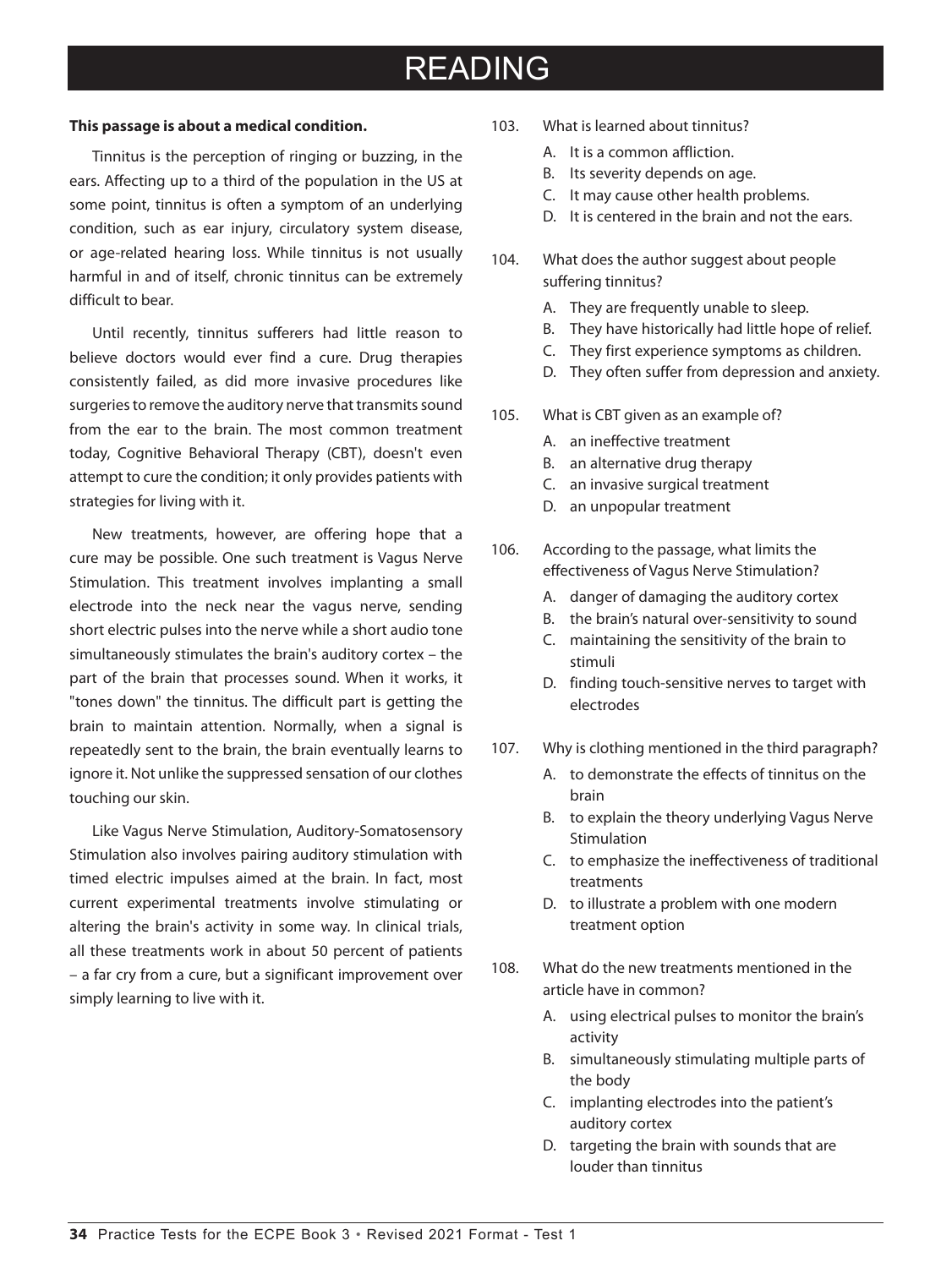## READING

#### **This passage is about an American artist.**

We widely assume that photographs capture reality, but through the lens of an artist, they can also serve to make statements. This is precisely what American artist Cindy Sherman has been doing her entire career: using photography to express her views on gender, media, and society.

Sherman burst onto the art world in the 1970s, with an iconic series of black-and-white photographs entitled "Untitled Film Stills." As the title suggests, the photographs represent images from 1950s and 60s Hollywood movies, often reflecting a single female protagonist played by the artist herself. It was a brilliant concept: grainy images from movies that never existed; created with such verve that they appeared authentic. In each still, Sherman photographed herself in a role that was ambiguously alluring, and the images surreptitiously critiqued conventional standards of female attractiveness. She became an instant favorite of cultural critics the world over. Feminists, postmodernists, and structuralists each claimed her as their own.

These early works established the motif in which Sherman has spent her entire career: elaborately styled "self-portraits" that reflect and comment upon social mores, stereotypes, and values. Sherman's elaborate tableaux always feature her in wigs and costumes that evoke images reflecting advertising, television, film, and fashion; challenging the cultural stereotypes proffered by these media. During the 1980s, Sherman began using color film and lighting intended to highlight facial expressions. In the 90s, she introduced stark photographs featuring mannequins and dolls, thus becoming less ambiguous and more strident in her critique of social conventions.

Still going strong in her sixties, few artists have embraced their contradictions so easily as Sherman. She takes photos of herself that are anything but self-portraits, all the while thumbing her nose at the widespread assumption that the camera never lies.

- 109. What does the author imply about most people who view photographs?
	- A. They uncritically accept that images depict reality.
	- B. Their perceptions are influenced by their experiences.
	- C. Their reactions reflect cultural norms and social standards.
	- D. They are unaware of how their perceptions are manipulated.
- 110. Why does the author mention Sherman's "Untitled Film Stills"?
	- A. to emphasize Sherman's camera techniques
	- B. to show how Sherman's style has evolved over time
	- C. to argue that Sherman's first works were uninteresting
	- D. to establish themes Sherman has focused on her entire career
- 111. What can be inferred about reactions to Sherman's early work?
	- A. It immediately achieved commercial success.
	- B. It was instantly recognized as culturally significant.
	- C. It provoked opposing opinions among cultural experts.
	- D. It was criticized by feminists for its depictions of women.
- 112. What can be inferred is a feature of Cindy Sherman's work?
	- A. imitation of landscape imagery
	- B. self-portrayal in various costumes and roles
	- C. refusal to use advanced photographic technology
	- D. use of un-stereotypically beautiful female models
- 113. How does Sherman's later style differ from her earliest works?
	- A. It is more direct in its criticism of cultural norms.
	- B. It increasingly focuses on issues other than gender roles.
	- C. It incorporates color images of male models.
	- D. It is more ambiguous in its representations of female beauty.
- 114. In the last paragraph, what does the author mean by **thumbing her nose**?
	- A. glorifying
	- B. ridiculing
	- C. portraying
	- D. acknowledging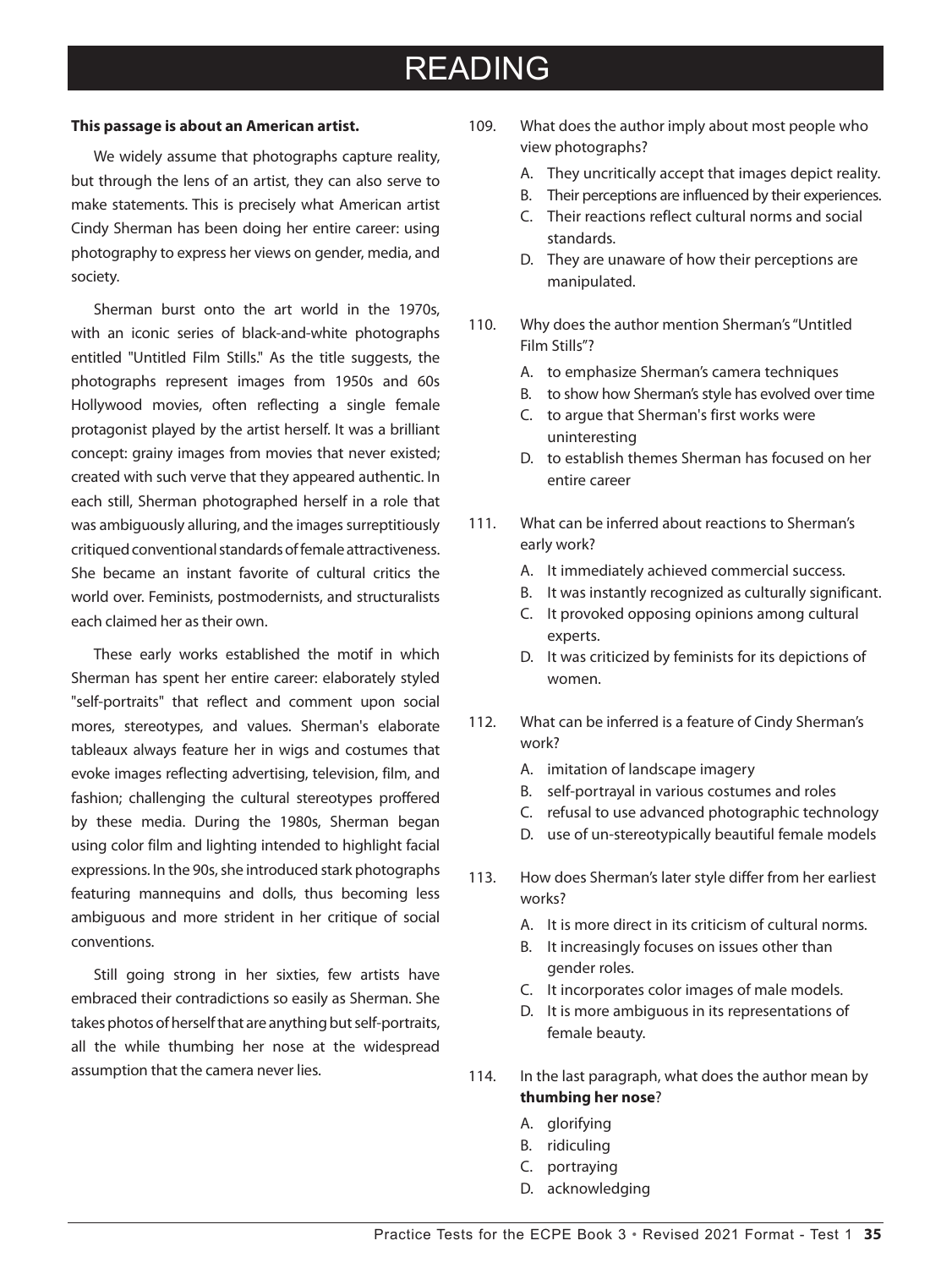## READING

#### **This passage is about Colony Collapse Disorder.**

The world's bee population has been in decline for nearly two decades, due to what is called Colony Collapse Disorder (CCD).

CCD is a catastrophic event in which the worker bees of a beehive rapidly disappear, leaving behind an abandoned hive. This is disastrous for the bee colony and financially ruinous for beekeepers.

Colonies suffering from CCD are characterized by three simultaneous conditions. The first is that the abandoned hives contain unhatched honeybee eggs. Ordinarily, healthy bees will not abandon a hive with unhatched eggs. The second is that the abandoned hives have significant quantities of stored food, including honey and pollen. Normally, such unguarded food sources are robbed by bees from other colonies, or immediately raided by other hive pests. The last condition is that the queen bee is still present.

Although, what causes CCD is still not well understood, there are several leading theories. Possible culprits include pesticides, parasites, or pathogens. Mounting evidence suggests, however, that CCD is most likely caused by complex interactions among these factors.

Beekeepers around the world lose an estimated 30 percent of their bee colonies each year to CCD. This is significant, because more than one-third of the world's crop production is heavily dependent on pollination by bees. Certain crops are particularly threatened by the loss of bees. The state of California, in the United States, produces 80 percent of the world's almonds. When California's almond trees bloom – from February to March – nearly 60 percent of America's bee colonies are brought in to pollinate the crop. Because CCD poses such an imminent threat to California's almonds, many growers are exploring alternatives to bee pollination, including pollinating crops by hand, spraying pollen from crop-dusting aircraft, using insects other than bees, and even the use of so-called robotic bees.

- 115. What is the primary purpose of this passage?
	- A. to show how CCD affects crops
	- B. to describe a problem affecting bees
	- C. to discuss an important finding regarding CCD
	- D. to explain how bees adapt to environmental threats
- 116. According to the passage, what is the leading indication that a hive is suffering from CCD?
	- A. that the hive is full of food
	- B. that the hive is free of pests
	- C. that the queen bee is present
	- D. that the worker bees have left the hive
- 117. According to the passage, what is implied about the cause of CCD?
	- A. It could be due in part to climate change.
	- B. It is probably due to a combination of several factors.
	- C. It is currently thought to be due primarily to pesticides.
	- D. It seems increasingly likely to be due to human activity.
- 118. What is noted about the majority of US bee colonies during February and March?
	- A. They produce very little honey.
	- B. They become more susceptible to CCD.
	- C. They have large numbers of unhatched eggs.
	- D. They are used to pollinate almonds in California.
- 119. Why does the author mention crop-dusting aircraft?
	- A. to compare them to insects
	- B. to suggest a possible cause of CCD
	- C. to give an example of an alternative pollinator
	- D. to identify a problem associated with growing almonds
- 120. What statistic is provided?
	- A. the number of almond trees grown in California
	- B. the financial impact of CCD on the honey industry
	- C. the total number of beekeepers impacted by CCD each year
	- D. the amount of global crops dependent on bee pollination

 $-$  End of the test  $-$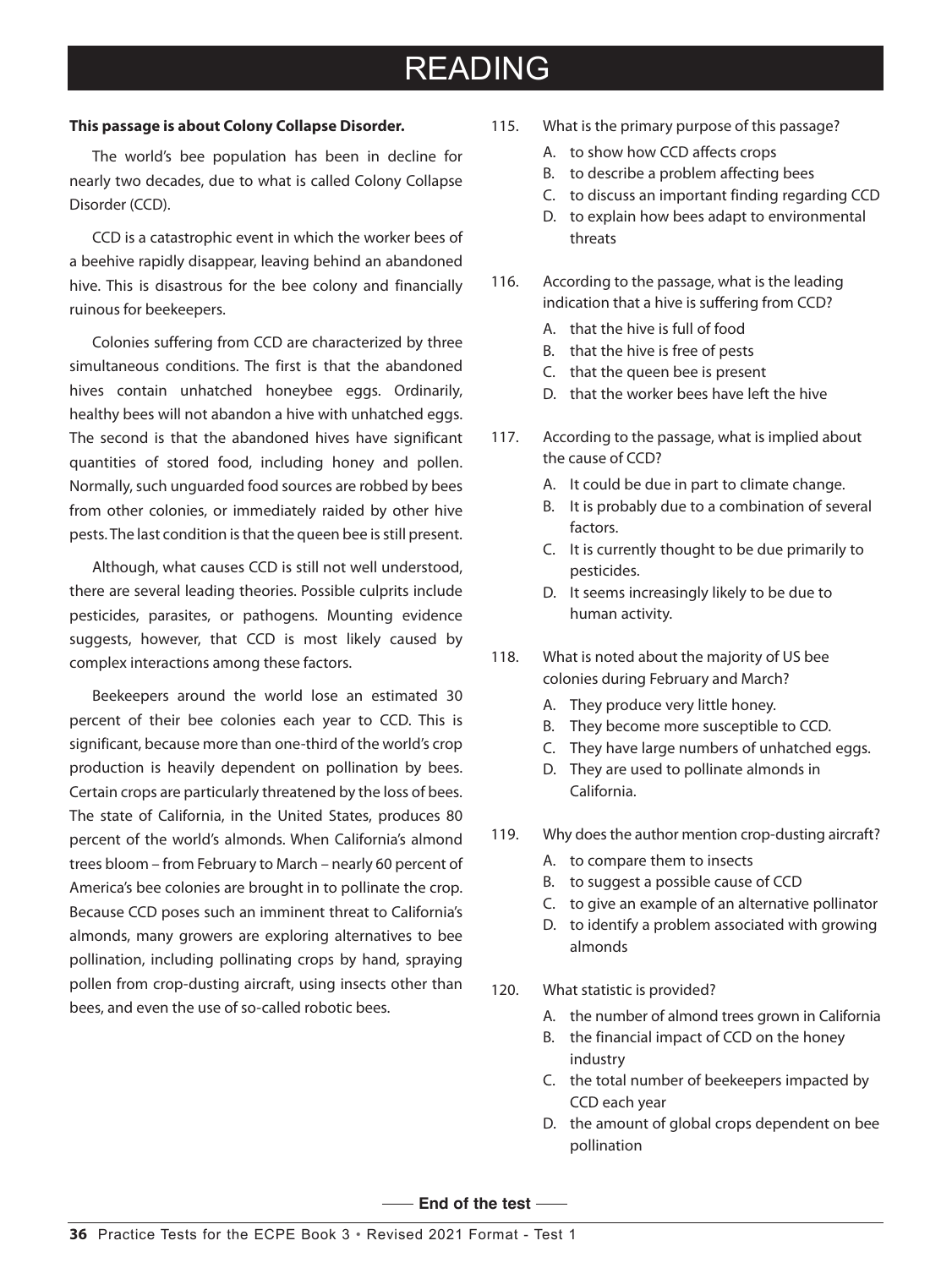## **TEST 1** VOCABULARY REVIEW

#### **COLLOCATIONS: VERB + OBJECT**

**1 Choose a verb in list A and a word or phrase from list B to complete the sentences below with the correct collocation or phrase.**

|                | List A                       | Answer                                     |              | List B                                                                                |                                                                                                                   |  |  |  |
|----------------|------------------------------|--------------------------------------------|--------------|---------------------------------------------------------------------------------------|-------------------------------------------------------------------------------------------------------------------|--|--|--|
| $\mathbf{1}$   | assemble _______             |                                            | a            | conclusions                                                                           |                                                                                                                   |  |  |  |
| $\overline{2}$ | trace $\qquad \qquad \qquad$ |                                            | $\mathbf b$  | people's spirits                                                                      |                                                                                                                   |  |  |  |
| 3              | address _______              |                                            | $\mathsf{C}$ | an immune response                                                                    |                                                                                                                   |  |  |  |
|                | 4 pursue ______              |                                            | d            | new information                                                                       |                                                                                                                   |  |  |  |
|                | 5 raise                      | <b>Contract Contract Contract</b>          | e            | a team                                                                                |                                                                                                                   |  |  |  |
|                | 6 stimulate ______           |                                            | f            | a key issue                                                                           |                                                                                                                   |  |  |  |
| $\mathcal{I}$  | process ________             |                                            | q            | a career                                                                              |                                                                                                                   |  |  |  |
|                | 8 draw _______               |                                            |              | h the origins                                                                         |                                                                                                                   |  |  |  |
|                |                              |                                            |              |                                                                                       |                                                                                                                   |  |  |  |
| 9              |                              |                                            |              |                                                                                       |                                                                                                                   |  |  |  |
|                |                              | their problems, if only for a short while. |              |                                                                                       |                                                                                                                   |  |  |  |
| $10-10$        |                              |                                            |              |                                                                                       |                                                                                                                   |  |  |  |
|                | various statements.          |                                            |              |                                                                                       |                                                                                                                   |  |  |  |
| 11             |                              |                                            |              | A vaccine works by introducing a small amount of the virus into the body, in order to |                                                                                                                   |  |  |  |
|                |                              |                                            |              | and cause the body to build its natural defenses.                                     |                                                                                                                   |  |  |  |
|                |                              |                                            |              |                                                                                       |                                                                                                                   |  |  |  |
|                | causes.                      |                                            |              |                                                                                       |                                                                                                                   |  |  |  |
| 13             |                              |                                            |              |                                                                                       |                                                                                                                   |  |  |  |
|                | economic recovery.           |                                            |              |                                                                                       |                                                                                                                   |  |  |  |
| 14             |                              |                                            |              |                                                                                       | Although the article covers most aspects of the topic, it fails to _________________________________: namely, how |  |  |  |
|                |                              |                                            |              | to persuade people to act in the public interest, not just in their own interests.    |                                                                                                                   |  |  |  |
| 15             |                              |                                            |              |                                                                                       |                                                                                                                   |  |  |  |
|                |                              |                                            |              | roots of these problems lie in changes that occurred two centuries ago.               |                                                                                                                   |  |  |  |
| 16             |                              |                                            |              |                                                                                       |                                                                                                                   |  |  |  |
|                | musician.                    |                                            |              |                                                                                       |                                                                                                                   |  |  |  |

#### **COLLOCATIONS: SUBJECT + VERB**

#### **2 Replace the words in italics with more suitable verbs from the box.**

**• mount • proliferate • thrive • nod • consent • decline • emerge • hatch • bloom • evolve**

- **1 Plants** do not *succeed* in the right kind of climate. They .
- **2 Technology** does not *grow* from simple to more complex forms. It .
- **3** When a company keeps borrowing money, it **debts** do not *ascend*. They .
- **4 Flowers do not** *mature* **in the spring. They .**
- **5 Bird eggs** do not *burst* when the baby birds come out. They .

.

- **6** When many people move out of an area, the local **population** doesn't *weaken*. It .
- **7** When **a new style of music** appears as a result of developments in older styles, it doesn't *rise*. It
- **8** When **animals** of a certain species grow rapidly in number, they don't *duplicate*. They .
- **9** If a friend wants to show that he agrees with you, he doesn't *bow*. He .
- **10** If you visit a website and a message asks whether you agree to let that website use cookies, you don't *conform*. You .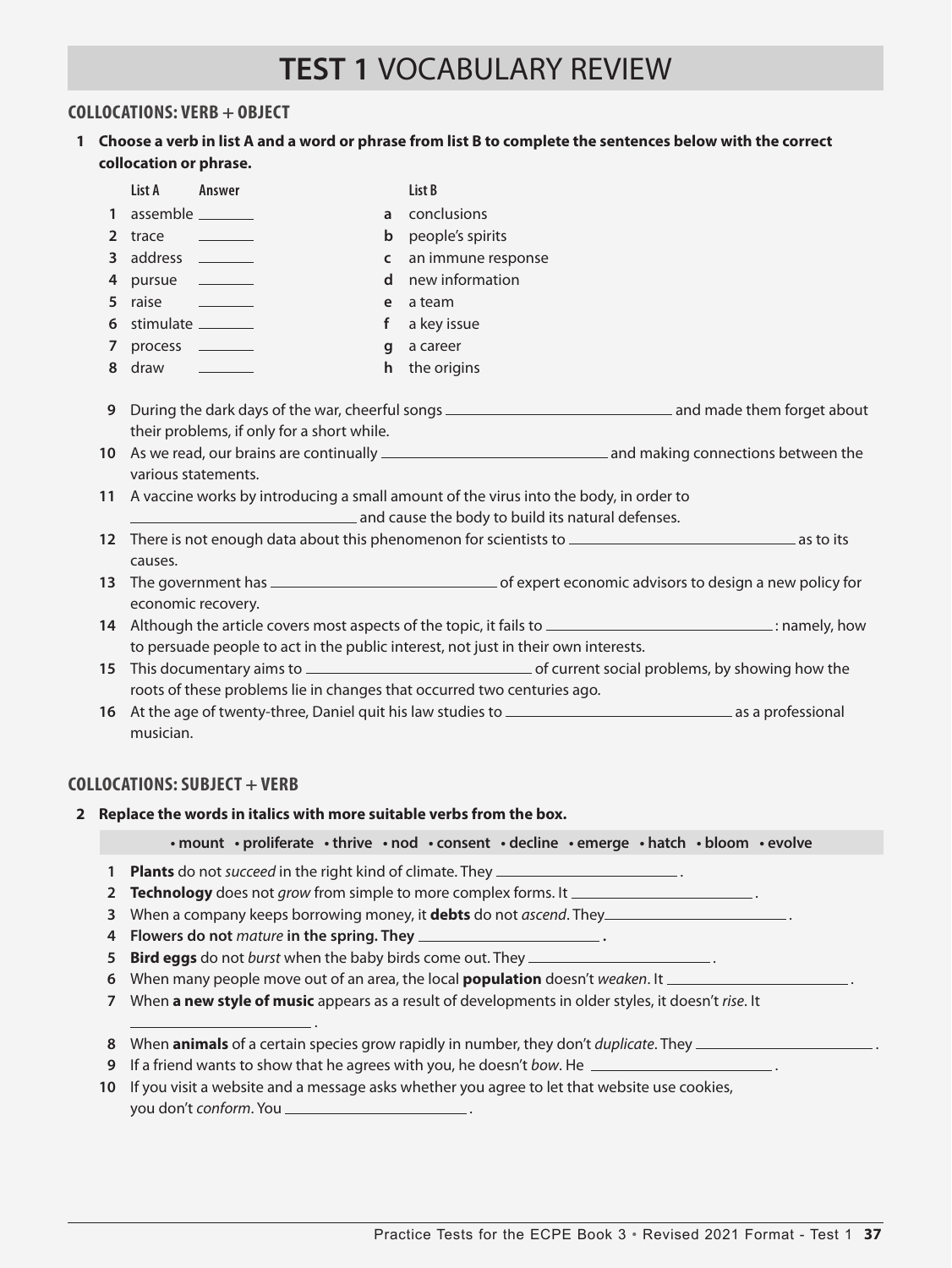#### **PHRASAL VERBS**

#### **3 Complete each sentence with the correct form of one of the phrasal verbs in the box.**

#### **• drop out • set aside • tone down • build up • set up • hand over • come down to • flare up • wear off • drop off**

- **1** The music sounds very heavy, so maybe we should **the container the bass a bit.**
- **2** The pain seemed to return as soon as the painkillers .
- **3** These stories about people of college or university, in order to follow their dreams, seem to suggest that success is possible without academic achievement.
- **4** Poisonous chemicals in the soil over time, until levels are too high for plants to grow.
- **5 The students and a group whose aim was to raise awareness about inequality.**
- **6** Profits continued rising higher and higher then suddenly about the middle of the decade.
- **7** All these arguments between you and your parents basically **100 million** Same simple fact: you feel that they are controlling your life.
- **8** I thought the injury to my ankle had healed fully, but the pain again as soon as I returned to jogging.
- **9** I appreciate that you are very busy at the moment, but I'd be very grateful if you could just ten minutes so that we can discuss this matter.
- 10 Professor Jones will give a brief introduction to the debate before **the first speaker.** to the first speaker.

#### **NOUNS**

#### **4 Circle the correct noun, based on the definitions given.**

 the action of polluting or poisoning something discussed disruption / contamination 2 a difference or dissimilarity between things that should be the same discrepancy / determinant an animal that does not have a backbone, e.g. a spider and automaton / invertebrate energy and enthusiasm verve / affliction somebody or something that is to blame for a problem subordinate / culprit an inconvenience that makes things difficult **has a state of the contract of the last** hassle / pest something you take in order to get enough nutrition in your diet supplement / abundance the willingness or ability to change as required subsets as sustainability / flexibility

#### **NOUNS IN PHRASES AND EXPRESSIONS**

**5 Use the nouns in the box to complete the sentences.**

|  |  |  |  | ·hand · ball · cry · domain · satisfaction · nose · hazard · index · part · force · behalf · ground |  |  |  |  |  |  |  |
|--|--|--|--|-----------------------------------------------------------------------------------------------------|--|--|--|--|--|--|--|
|--|--|--|--|-----------------------------------------------------------------------------------------------------|--|--|--|--|--|--|--|

- **1** Though Hannah's anxiety is due **in** \_\_\_\_\_\_\_\_\_\_\_\_\_\_\_\_\_\_\_\_ to work stress, this is not the only cause.
- **2** The world we see today is **a far <u>from the future</u>** from the future visions of people in the past, who imagined that the 21<sup>st</sup> century would be some kind of space-age dream world.
- **3** There are always sales assistants **on** <u>the subsection and the products</u> on answer customers' questions about the products on display.
- 4 The new rules, which are now fully in \_\_\_\_\_\_\_\_\_\_\_\_\_\_\_\_\_, prevent people from using the internet as they did in the past.
- **5** Smoking is not allowed near the laboratories, as lit cigarettes represent a **fire** .
- **6** There was a growing sense that politicians did not act **on of** the whole community, but only to help those who were already in positions of power.
- **7** Beth may not earn very much from her gardening work but at least her **job** \_\_\_\_\_\_\_\_\_\_\_\_\_\_\_\_\_\_\_ is high, as she is doing what she loves most.
- **8** According to your **body mass** \_\_\_\_\_\_\_\_\_\_\_\_\_\_\_\_\_, you are currently at a healthy weight for your age and gender.